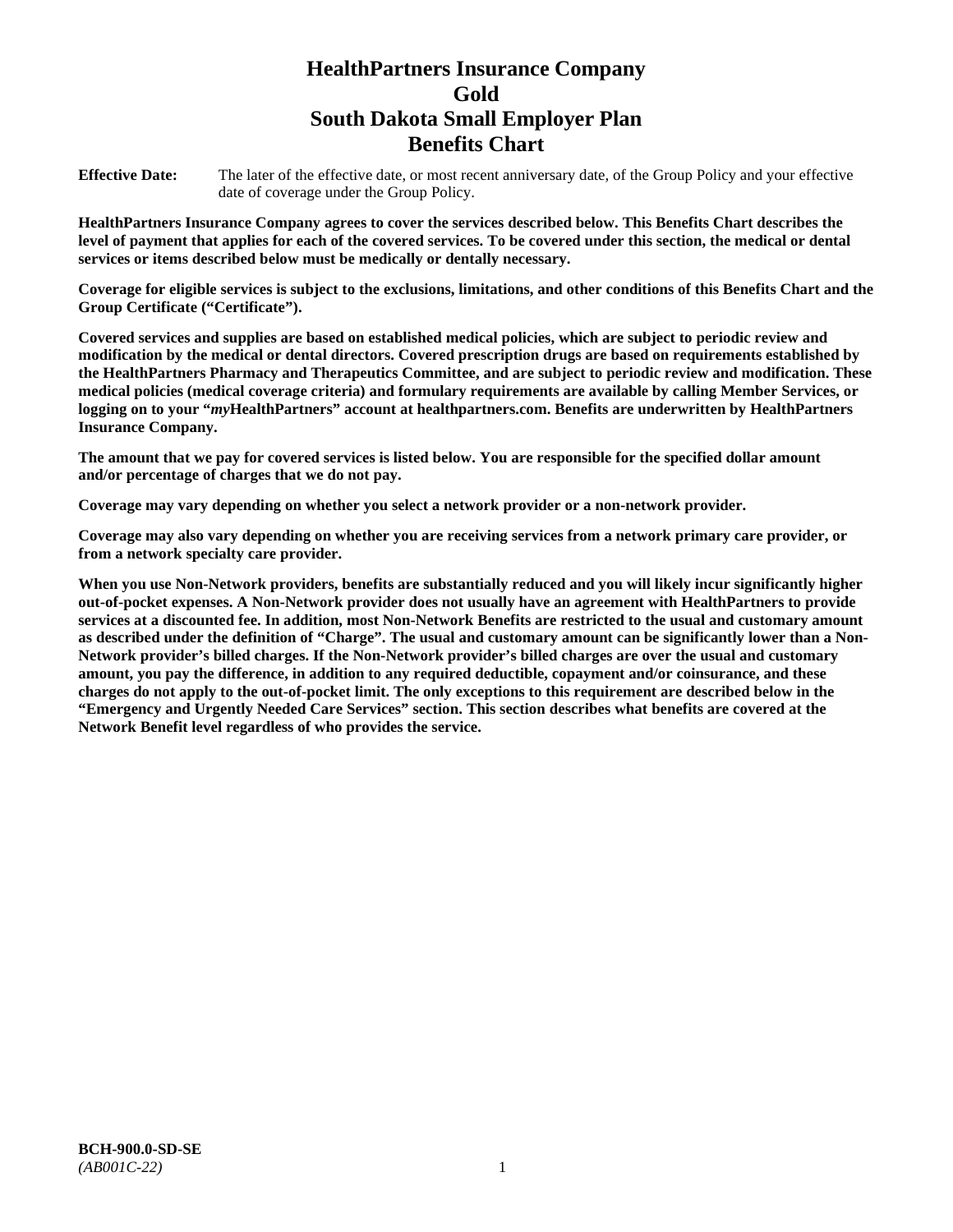# **These definitions apply to this Benefits Chart. They also apply to the Certificate.**

| <b>Biosimilar Drug:</b> | A prescription drug, approved by the Food and Drug Administration (FDA), that the FDA<br>has determined is biosimilar to and interchangeable with a biological brand name drug.<br>Biosimilar drugs are not considered generic drugs and are not covered under the generic<br>drug benefit.                                                                                                                                                                                                                                                                                                                                         |
|-------------------------|-------------------------------------------------------------------------------------------------------------------------------------------------------------------------------------------------------------------------------------------------------------------------------------------------------------------------------------------------------------------------------------------------------------------------------------------------------------------------------------------------------------------------------------------------------------------------------------------------------------------------------------|
| <b>Brand Name Drug:</b> | A prescription drug, approved by the Food and Drug Administration (FDA), that is<br>manufactured, sold, or licensed for sale under a trademark by the pharmaceutical company<br>that originally researched and developed the drug. Brand name drugs have the same active-<br>ingredient formula as the generic version of the drug. However, generic drugs are<br>manufactured and sold by other drug manufacturers and are generally not available until<br>after the patent on the brand name drug has expired. A few brand name drugs may be<br>covered at the generic drug benefit level if this is indicated on the Formulary. |
| <b>Calendar Year:</b>   | This is the 12-month period beginning 12:01 A.M. Central Time, on January 1, and ending<br>12:00 A.M. Central Time of the next following December 31.                                                                                                                                                                                                                                                                                                                                                                                                                                                                               |
| <b>Charge:</b>          | For covered services delivered by a network provider this is the provider's discounted<br>charge for a given medical/surgical service, procedure or item.                                                                                                                                                                                                                                                                                                                                                                                                                                                                           |
|                         | For covered services delivered by non-network providers, a contracted rate may apply if<br>such arrangement is available to HealthPartners.                                                                                                                                                                                                                                                                                                                                                                                                                                                                                         |
|                         | For the usual and customary charge for covered services delivered by non-network<br>providers, our payment is calculated using one of the following options to be determined at<br>HealthPartners' discretion: 1) a percentage of the Medicare fee schedule; 2) a comparable<br>schedule if the service is not on the Medicare fee schedule; or 3) a commercially<br>reasonable rate for such service.                                                                                                                                                                                                                              |
|                         | The usual and customary charge is the maximum amount allowed that we consider in the<br>calculation of the payment of charges incurred for certain covered services. You must pay<br>for any charges above the usual and customary charge, and they do not apply to the Out-of-<br>Pocket Limit.                                                                                                                                                                                                                                                                                                                                    |
|                         | A charge is incurred for covered ambulatory medical and surgical services, on the date the<br>service or item is provided. A charge is incurred for covered inpatient services, on the date<br>of admission to a hospital. To be covered, a charge must be incurred on or after your<br>effective date and on or before the termination date.                                                                                                                                                                                                                                                                                       |
| Copayment/Coinsurance:  | The specified dollar amount, or percentage, of charges incurred for covered services, which<br>we do not pay, but which you must pay, each time you receive certain medical services,<br>procedures or items. Our payment for those covered services or items begins after the<br>copayment or coinsurance is satisfied. Covered services or items requiring a copayment or<br>coinsurance are specified in this Benefits Chart.                                                                                                                                                                                                    |
|                         | For services provided by a network provider:                                                                                                                                                                                                                                                                                                                                                                                                                                                                                                                                                                                        |
|                         | An amount which is listed as a flat dollar copayment is applied to a network provider's<br>discounted charges for a given service. However, if the network provider's discounted<br>charge for a service or item is less than the flat dollar copayment, you will pay the network<br>provider's discounted charge. An amount which is listed as a percentage of charges or<br>coinsurance is based on the network provider's discounted charges, calculated at the time<br>the claim is processed, which may include an agreed upon fee schedule rate for case rate or<br>withhold arrangements.                                    |
|                         | For services provided by a non-network provider:                                                                                                                                                                                                                                                                                                                                                                                                                                                                                                                                                                                    |
|                         | Any copayment or coinsurance is applied to the lesser of the provider's charges or the<br>usual and customary charge for a service.                                                                                                                                                                                                                                                                                                                                                                                                                                                                                                 |
|                         | A copayment or coinsurance is due at the time a service is provided, or when billed by the<br>provider. The copayment or coinsurance applicable for a scheduled visit with a network<br>provider will be collected for each visit, late cancellation and failed appointment.                                                                                                                                                                                                                                                                                                                                                        |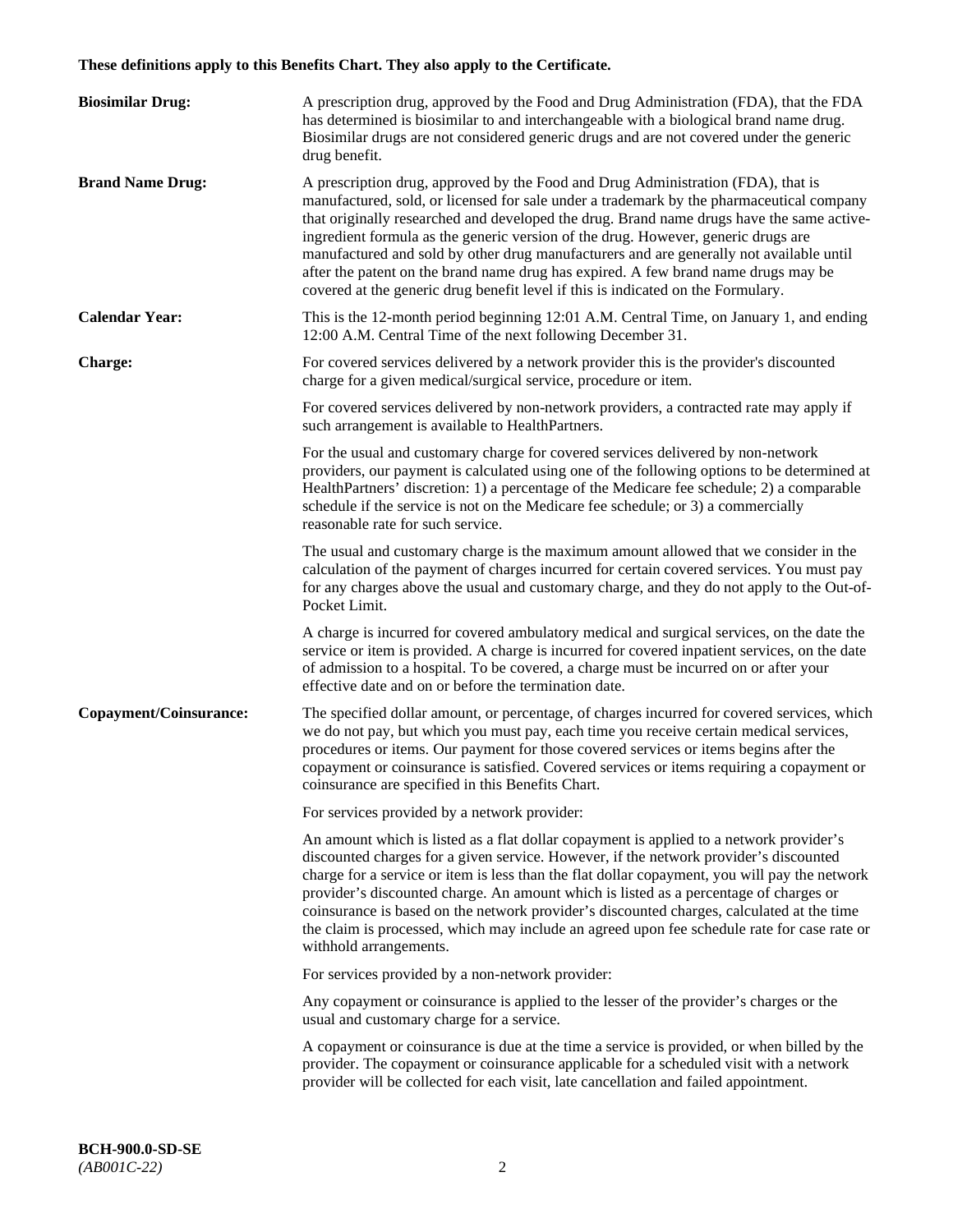| Deductible:                      | The specified dollar amount of charges incurred for covered services, which we do not pay,<br>but an enrollee or a family has to pay first in a calendar year. Our payment for those<br>services or items begins after the deductible is satisfied. If you have a family deductible,<br>each individual family member may only contribute up to the individual deductible amount<br>toward the family deductible. An individual's copayments and coinsurance do not apply<br>toward the family deductible. For Network Benefits, your family deductible will follow the<br>family deductible for the highest Benefit Level in which any family member is enrolled<br>during that calendar year. For network providers, the amount of the charges that apply to<br>the deductible are based on the network provider's discounted charges, calculated at the<br>time the claim is processed, which may include an agreed upon fee schedule rate for case<br>rate or withhold arrangements. For non-network providers, the amount of charges that<br>apply to the deductible are the lesser of the provider's charges or the usual and customary<br>charge for a service. |
|----------------------------------|------------------------------------------------------------------------------------------------------------------------------------------------------------------------------------------------------------------------------------------------------------------------------------------------------------------------------------------------------------------------------------------------------------------------------------------------------------------------------------------------------------------------------------------------------------------------------------------------------------------------------------------------------------------------------------------------------------------------------------------------------------------------------------------------------------------------------------------------------------------------------------------------------------------------------------------------------------------------------------------------------------------------------------------------------------------------------------------------------------------------------------------------------------------------|
|                                  | Any amounts paid or reimbursed by a third party, including, but not limited to: point of<br>service rebates, manufacturer coupons, manufacturer debit cards or other forms of direct<br>reimbursement to an Insured for a product or service, will not apply toward the deductible,<br>to the extent permitted under state and federal law.                                                                                                                                                                                                                                                                                                                                                                                                                                                                                                                                                                                                                                                                                                                                                                                                                            |
|                                  | Your plan has an embedded deductible. This means once an Insured meets the individual<br>deductible, the plan begins paying benefits for that person. If two or more members of the<br>family meet the family deductible, the plan begins paying benefits for all members of the<br>family, regardless of whether each Insured has met the individual deductible. However, an<br>Insured may not contribute more than the individual deductible toward the family<br>deductible.                                                                                                                                                                                                                                                                                                                                                                                                                                                                                                                                                                                                                                                                                       |
|                                  | All services are subject to the deductible unless otherwise indicated below in this Benefits<br>Chart.                                                                                                                                                                                                                                                                                                                                                                                                                                                                                                                                                                                                                                                                                                                                                                                                                                                                                                                                                                                                                                                                 |
| <b>Formulary:</b>                | This is a current list, which may be revised from time to time, of prescription drugs,<br>medications, equipment and supplies covered by us as indicated in this Benefits Chart<br>which are covered at the highest benefit level. Some drugs on the Formulary may require<br>prior authorization to be covered as formulary drugs. The Formulary, and information on<br>drugs that require prior authorization, are available by calling Member Services, or logging<br>on to your "myHealthPartners" account at healthpartners.com.                                                                                                                                                                                                                                                                                                                                                                                                                                                                                                                                                                                                                                  |
| <b>Generic Drug:</b>             | A prescription drug approved by the Food and Drug Administration (FDA) that the FDA<br>has determined is comparable to a brand name drug product in dosage form, strength, route<br>of administration, quality, intended use and documented bioequivalence. Generally, generic<br>drugs cost less than brand name drugs. Some brand name drugs may be covered at the<br>generic drug benefit level if this is indicated on the Formulary.                                                                                                                                                                                                                                                                                                                                                                                                                                                                                                                                                                                                                                                                                                                              |
| <b>Lifetime Maximum Benefit:</b> | The specified coverage limit actually paid by us for services and/or charges incurred by<br>you for a given procedure or diagnosis. Payment of benefits under this Benefits Chart<br>ceases when that Lifetime Maximum Benefit is reached. You have to pay for subsequent<br>charges.                                                                                                                                                                                                                                                                                                                                                                                                                                                                                                                                                                                                                                                                                                                                                                                                                                                                                  |
| <b>Non-Formulary Drug:</b>       | This is a prescription drug, approved by the Food and Drug Administration (FDA), that is<br>not on the Formulary, is medically necessary and is not investigative or otherwise excluded<br>under the Certificate.                                                                                                                                                                                                                                                                                                                                                                                                                                                                                                                                                                                                                                                                                                                                                                                                                                                                                                                                                      |
| <b>Out-of-Pocket Expenses:</b>   | You pay the specified copayments/coinsurance and deductibles applicable for particular<br>services, subject to the Out-of-Pocket Limit described below. These amounts are in<br>addition to the monthly premium payments.                                                                                                                                                                                                                                                                                                                                                                                                                                                                                                                                                                                                                                                                                                                                                                                                                                                                                                                                              |
| <b>Out-of-Pocket Limit:</b>      | You pay the copayments/coinsurance and deductibles for covered services, to the<br>individual or family Out-of-Pocket Limit. Thereafter we cover 100% of charges incurred<br>for all other covered services, for the rest of the calendar year. You pay amounts greater<br>than the Out-of-Pocket Limit if you exceed any Lifetime Maximum Benefit, or visit or day<br>limits.                                                                                                                                                                                                                                                                                                                                                                                                                                                                                                                                                                                                                                                                                                                                                                                         |
|                                  | Non-Network Benefits above the usual and customary charge (see definition of charge<br>above) do not apply to the Out-of-Pocket Limit.                                                                                                                                                                                                                                                                                                                                                                                                                                                                                                                                                                                                                                                                                                                                                                                                                                                                                                                                                                                                                                 |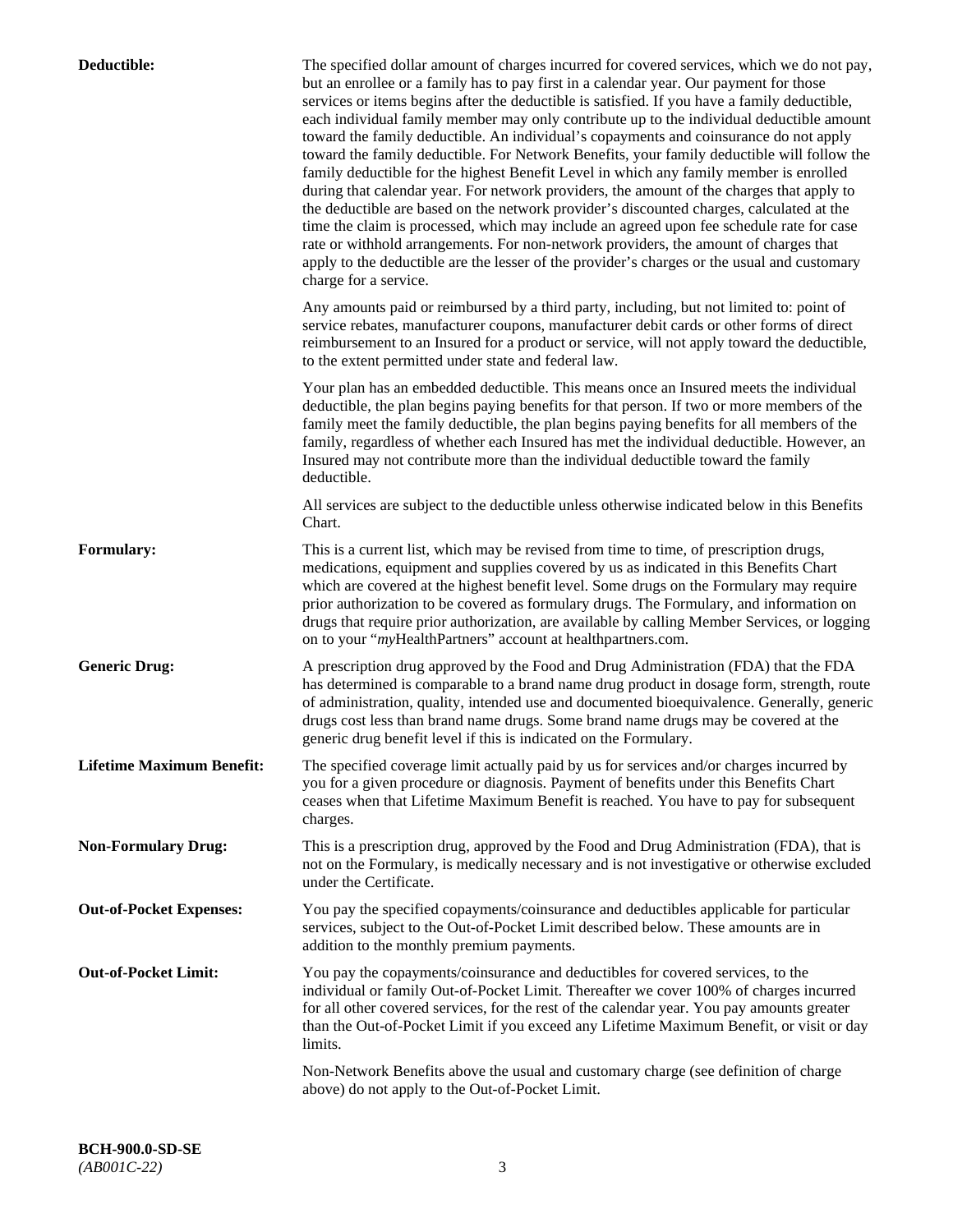|                                  | Non-Network Benefits for transplant surgery and bariatric surgery do not apply to the<br>Out-of-Pocket Limit.                                                                                                                                                                                                                                                                                                                                                                                                                         |
|----------------------------------|---------------------------------------------------------------------------------------------------------------------------------------------------------------------------------------------------------------------------------------------------------------------------------------------------------------------------------------------------------------------------------------------------------------------------------------------------------------------------------------------------------------------------------------|
|                                  | Any amounts paid or reimbursed by a third party, including, but not limited to: point of<br>service rebates, manufacturer coupons, manufacturer debit cards or other forms of direct<br>reimbursement to an Insured for a product or service, will not apply as an out of pocket<br>expense, to the extent permitted under state and federal law.                                                                                                                                                                                     |
|                                  | You are responsible to keep track of the out-of-pocket expenses. Contact our Member<br>Services Department for assistance in determining the amount paid by the enrollee for<br>specific eligible services received. Claims for reimbursement under the Out-of-Pocket<br>Limit provisions are subject to the same time limits and provisions described under the<br>"Claims Provisions" section of the Certificate.                                                                                                                   |
| <b>Primary Care Providers:</b>   | These are providers in the following categories: Family Practice, General Practice, Internal<br>Medicine, Pediatrics, Adolescent Medicine, Adult Medicine and Geriatrics.                                                                                                                                                                                                                                                                                                                                                             |
| <b>Specialty Care Providers:</b> | These are providers who are not in the following categories: Family Practice, General<br>Practice, Internal Medicine, Pediatrics, Adolescent Medicine, Adult Medicine and<br>Geriatrics.                                                                                                                                                                                                                                                                                                                                              |
| <b>Specialty Drug List:</b>      | This is a current list, which may be revised from time to time, of prescription drugs,<br>medications, equipment and supplies, which are typically bio-pharmaceuticals. The<br>purpose of a Specialty Drug List is to facilitate enhanced monitoring of complex therapies<br>used to treat specific conditions. Specialty drugs are covered by us as indicated in this<br>Benefits Chart. The Specialty Drug List is available by calling Member Services, or<br>logging on to your "myHealthPartners" account at healthpartners.com. |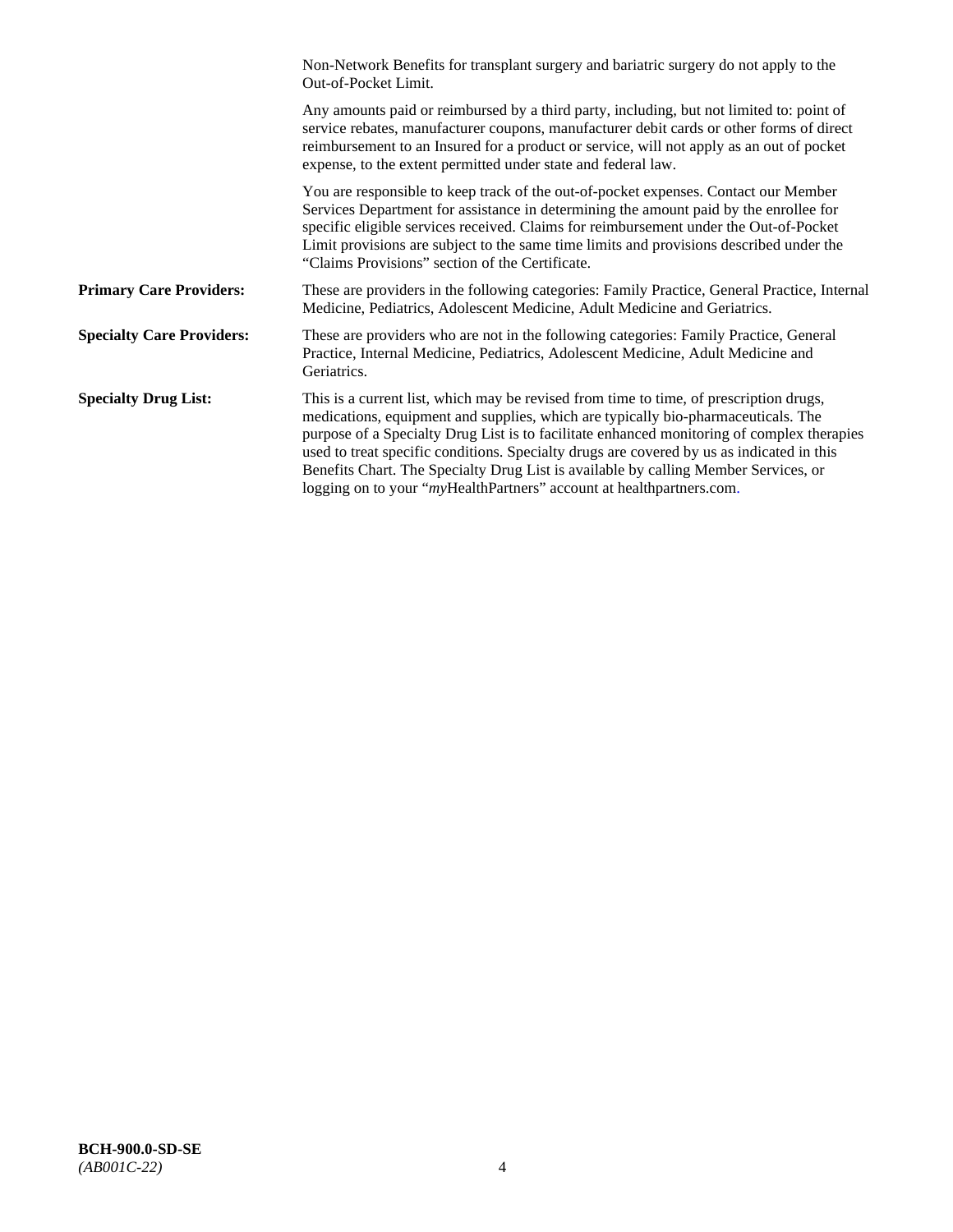## **DEDUCTIBLES, OUT-OF-POCKET LIMITS AND LIFETIME MAXIMUMS**

#### **Individual Calendar Year Deductible**

| <b>Network Benefits</b> | <b>Non-Network Benefits</b> |
|-------------------------|-----------------------------|
| \$3,500                 | \$10,000                    |

#### **Family Calendar Year Deductible**

| <b>Network Benefits</b> | <b>Non-Network Benefits</b> |
|-------------------------|-----------------------------|
| \$7,000                 | \$20,000                    |

Separate deductibles must be satisfied under the Network Benefits and Non-Network Benefits.

Your plan has an embedded deductible. This means once an insured meets the individual deductible, the plan begins paying benefits for that person. If two or more members of the family meet the family deductible, the plan begins paying benefits for all members of the family, regardless of whether each insured has met the individual deductible. However, an insured may not contribute more than the individual deductible toward the family deductible.

Any amounts paid or reimbursed by a third party, including but not limited to: point of service rebates, manufacturer coupons, manufacturer debit cards or other forms of direct reimbursement to an insured for a product or service, will not apply toward the deductible, to the extent permitted under state and federal law.

#### **Individual Calendar Year Out-of-Pocket Limit**

| <b>Network Benefits</b> | <b>Non-Network Benefits</b> |
|-------------------------|-----------------------------|
| \$8,000                 | \$30,000                    |

## **Family Calendar Year Out-of-Pocket Limit**

| <b>Network Benefits</b> | <b>Non-Network Benefits</b> |
|-------------------------|-----------------------------|
| \$16,000                | \$60,000                    |

Separate Out-of-Pocket Limits must be satisfied under Network Benefits and Non-Network Benefits.

Non-Network Benefits above the usual and customary charge will not apply toward the individual or family Out-of-Pocket Limit.

Non-Network Benefits for transplant surgery and bariatric surgery do not apply to the Out-of-Pocket Limit.

Any amounts paid or reimbursed by a third party, including, but not limited to: point of service rebates, manufacturer coupons, manufacturer debit cards or other forms of direct reimbursement to an Insured for a product or service, will not apply as an outof-pocket expense, to the extent permitted under state and federal law.

## **Lifetime Maximum Benefit for Bariatric Surgery**

| <b>Network Benefits</b> | <b>Non-Network Benefits</b> |
|-------------------------|-----------------------------|
| Unlimited.              | \$5,000                     |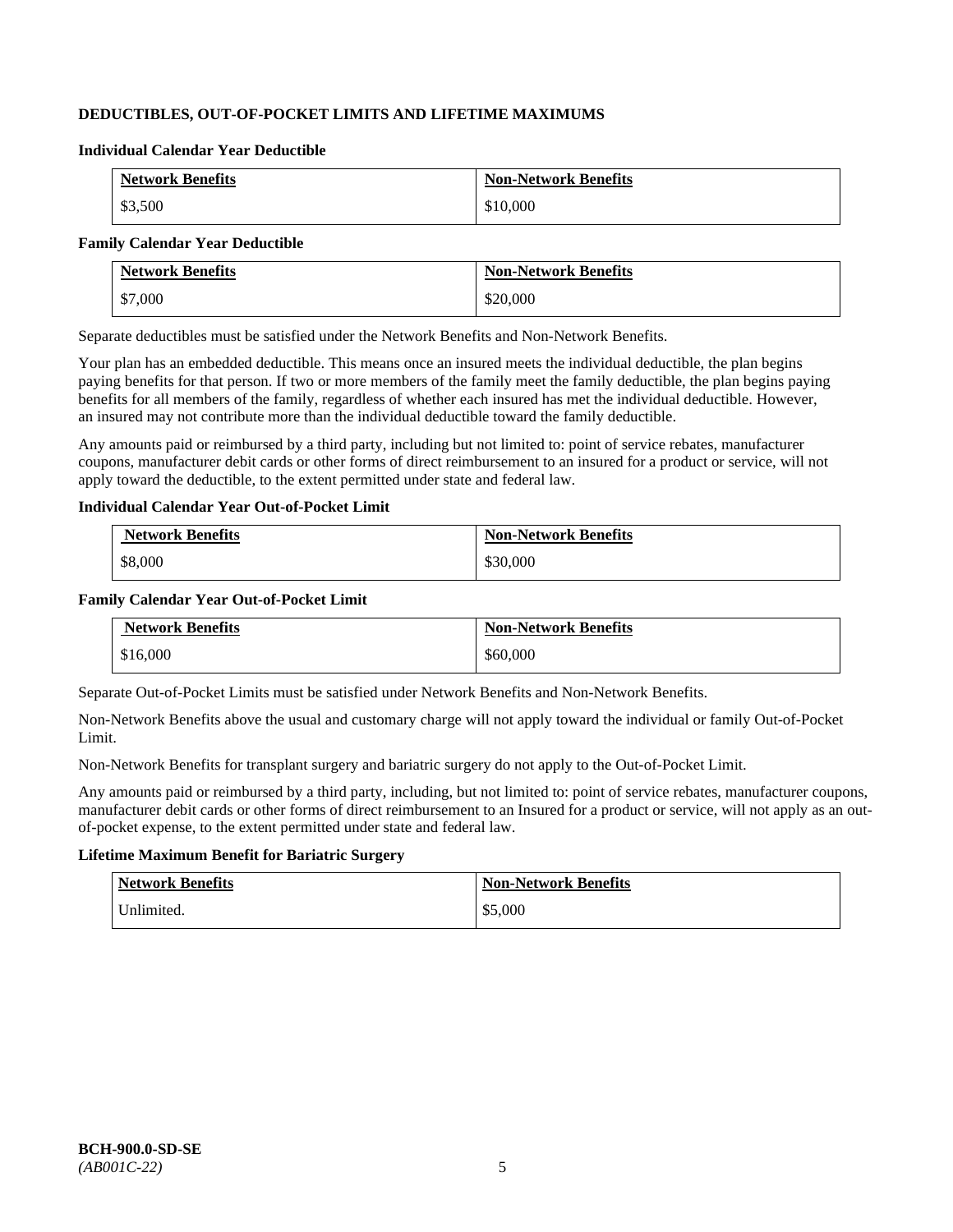## **AMBULANCE AND MEDICAL TRANSPORTATION**

#### **Covered Services:**

We cover ambulance and medical transportation for medical emergencies. We also cover medically necessary, non-emergency medical transportation if it meets our medical coverage criteria. Covered services and supplies are based on established medical policies, which are subject to periodic review and modification by the medical or dental directors. These medical policies (medical coverage criteria) and applicable prior authorization requirements are available by calling Member Services, or logging on to your "*my*HealthPartners" account at [healthpartners.com.](http://healthpartners.com/)

| <b>Network Benefits</b>      | <b>Non-Network Benefits</b> |
|------------------------------|-----------------------------|
| 70% of the charges incurred. | See Network Benefits.       |

#### **Not Covered:**

• See "Services Not Covered" in the Certificate.

## **AUTISM SERVICES**

#### **Covered Services:**

We cover Applied Behavioral Analysis (ABA) and Intensive Early Intervention Behavioral Therapy (IEIBT) for treatment of autism spectrum disorders for children under age 18. We have the right to review the treatment that an Insured is receiving not more than once every three months, without a contract stipulating that a more frequent review is necessary.

A person who performs ABA must:

- be licensed by the South Dakota Board of Medical and Osteopathic Examiners or the Board of Examiners of Psychologists and have documented training and competence in applied behavior analysis; or
- be licensed by the South Dakota Board of Social Workers as a licensed behavior analyst.

Physical therapy, occupational therapy and speech therapy are covered under the "Physical Therapy, Occupational Therapy and Speech Therapy" section. Medications are covered under the "Prescription Drug Services" section. Covered services are based on established medical policies, which are subject to periodic review and modification by the medical directors. These medical policies (medical coverage criteria) are available online at [healthpartners.com](http://healthpartners.com/) or by calling Member Services.

Coverage for applied behavior analysis will provide an annual maximum benefit for Network and Non-Network Benefits combined, that may not be less than:

- Through age 6**:** 1,300 hours per calendar year
- Age 7 through age 13**:** 900 hours per calendar year
- Age 14 through age 18**:** 450 hours per calendar year

| <b>Network Benefits</b>                                                                                                                  | <b>Non-Network Benefits</b> |
|------------------------------------------------------------------------------------------------------------------------------------------|-----------------------------|
| 100% of the charges incurred, subject to your copayment 50% of the charges incurred.<br>of \$35 per visit.<br>Deductible does not apply. |                             |

### **Not Covered:**

• See "Services Not Covered" in the Certificate.

## **BEHAVIORAL HEALTH SERVICES**

#### **Covered Services:**

Covered services are based on established medical policies, which are subject to periodic review and modification by the medical directors. These medical policies (medical coverage criteria) are available by calling Member Services, or logging on to your "*my*HealthPartners" account at [healthpartners.com.](http://healthpartners.com/)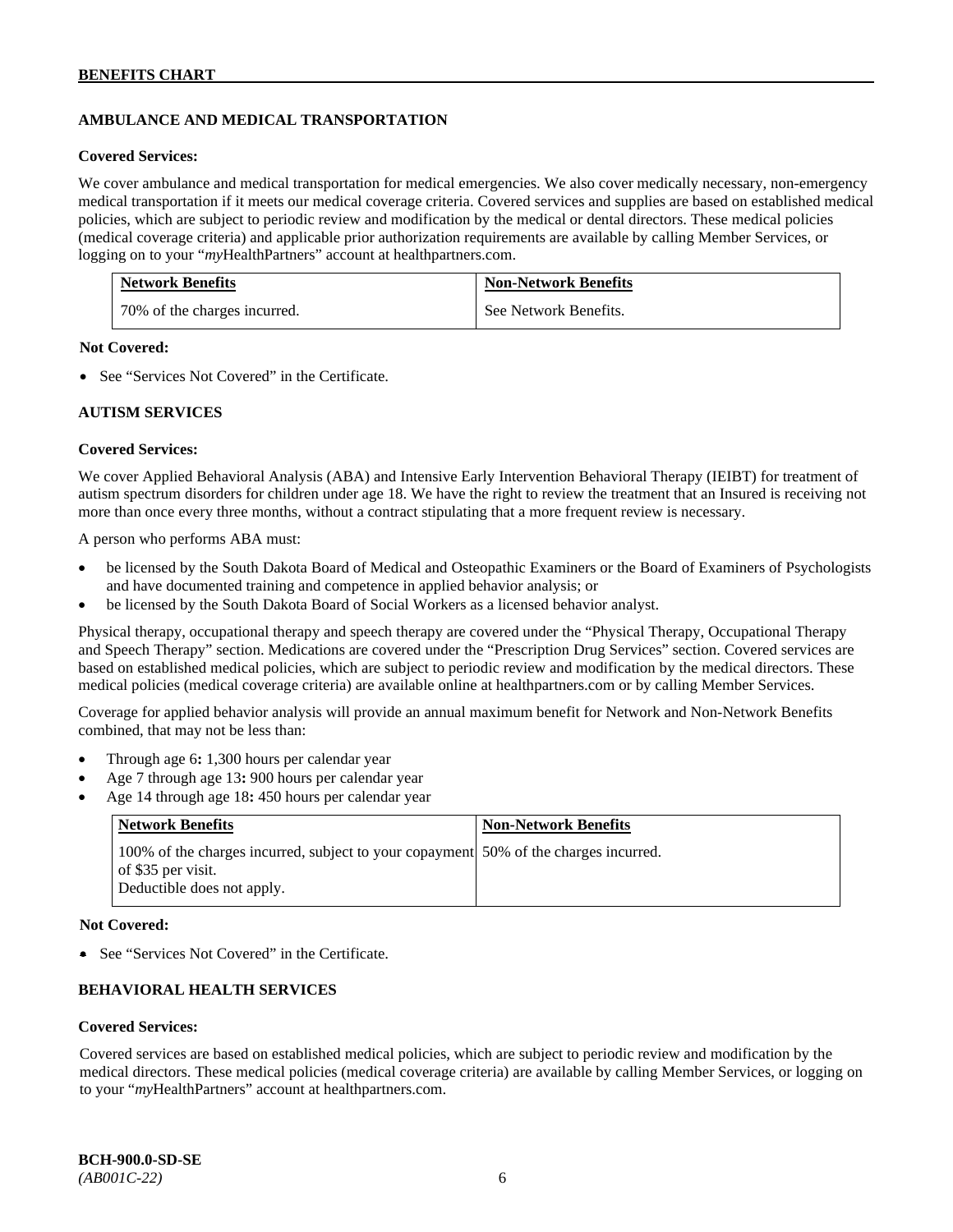## **Mental Health Services**

We cover services for mental health diagnoses as described in the Diagnostic and Statistical Manual of Mental Disorders – Fifth Edition (DSM-5) (most recent edition).

**Outpatient services including intensive outpatient and day treatment services:** We cover medically necessary outpatient professional mental health services for evaluation, crisis intervention, and treatment of mental health disorders.

A comprehensive diagnostic assessment will be used as the basis for a determination by a mental health professional, concerning the appropriate treatment and the extent of services required.

Outpatient services we cover for a diagnosed mental health condition include the following:

- Individual, group, family, and multi-family therapy;
- Medication management provided by a physician, certified nurse practitioner, or physician's assistant;
- Psychological testing services for the purposes of determining the differential diagnoses and treatment planning for patients currently receiving behavioral health services;
- Day treatment and intensive outpatient services in a licensed program;
- Partial hospitalization services in a licensed hospital or community mental health center;
- Psychotherapy and nursing services provided in the home if authorized by us; and
- Treatment for gender dysphoria.

| <b>Network Benefits</b>                                                                                                               | <b>Non-Network Benefits</b>  |
|---------------------------------------------------------------------------------------------------------------------------------------|------------------------------|
| 100% of the charges incurred, subject to your<br>copayment of \$35 per visit.<br>Deductible does not apply.                           | 50% of the charges incurred. |
| For family therapy, only one copayment will be<br>charged, regardless of the number of insureds primarily<br>involved in the therapy. |                              |

#### **Group therapy**

| <b>Network Benefits</b>                                                                                     | <b>Non-Network Benefits</b>  |
|-------------------------------------------------------------------------------------------------------------|------------------------------|
| 100% of the charges incurred, subject to your<br>copayment of \$15 per visit.<br>Deductible does not apply. | 50% of the charges incurred. |

**Inpatient services, including mental health residential treatment services:** We cover the following:

- Medically necessary inpatient services in a hospital and professional services for treatment of mental health disorders. Medical stabilization is covered under inpatient hospital services in the "Hospital and Skilled Nursing Facility Services" section; and
- Medically necessary mental health residential treatment services. This care must be authorized by us and provided by a hospital or residential behavioral health treatment facility licensed by the local state or Department of Health and Human Services. Services not covered under this benefit include halfway houses, group homes, extended care facilities, shelter services, correctional services, detention services, transitional services, group residential services, foster care services and wilderness programs.

| <b>Network Benefits</b>      | <b>Non-Network Benefits</b>  |
|------------------------------|------------------------------|
| 70% of the charges incurred. | 50% of the charges incurred. |

#### **Substance use disorder (SUD) services**

We cover medically necessary services for assessments by a licensed alcohol and drug counselor and treatment of substance use disorders as defined in the latest edition of the DSM-5.

**Outpatient services, including intensive outpatient and day treatment services:** We cover medically necessary outpatient professional services for the diagnosis and treatment of substance use disorder. Substance use disorder treatment services must be provided by a program licensed by the local Department of Health and Human Services.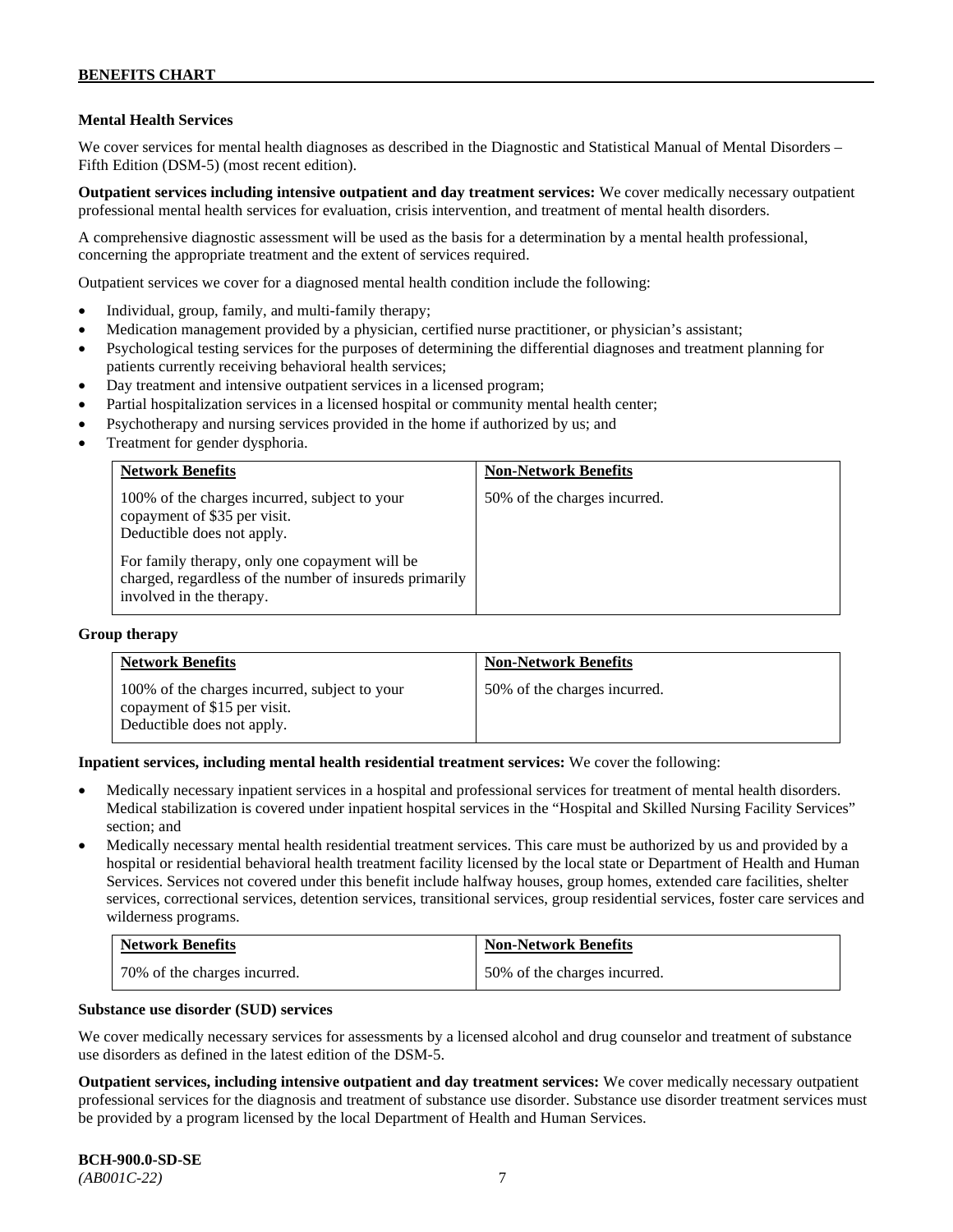Outpatient services we cover for a diagnosed substance use disorder include the following:

- Individual, group, family, and multi-family therapy provided in an office setting;
- Opiate replacement therapy including methadone and buprenorphine treatment; and
- Day treatment and intensive outpatient services in a licensed program.

| <b>Network Benefits</b>                                                                                                               | <b>Non-Network Benefits</b>  |
|---------------------------------------------------------------------------------------------------------------------------------------|------------------------------|
| 100% of the charges incurred, subject to your<br>copayment of \$35 per visit.<br>Deductible does not apply.                           | 50% of the charges incurred. |
| For family therapy, only one copayment will be<br>charged, regardless of the number of insureds primarily<br>involved in the therapy. |                              |

**Inpatient services:** We cover the following:

- Medically necessary inpatient services in hospitals and residential primary treatment facilities approved by the State of South Dakota which are carrying out an approved program pursuant to the diagnosis and recommendation of a doctor;
- Services provided in a hospital that is licensed by the local state and accredited by Medicare; and
- Detoxification services in a hospital or community detoxification facility if it is licensed by the State of South Dakota as an approved inpatient alcoholism treatment facility.

| <b>Network Benefits</b>      | <b>Non-Network Benefits</b>  |
|------------------------------|------------------------------|
| 70% of the charges incurred. | 50% of the charges incurred. |

### **Not Covered:**

See "Services Not Covered" in the Group Certificate.

## **CHIROPRACTIC SERVICES**

## **Covered Services:**

We cover chiropractic services for rehabilitative care. Chiropractic services are adjustments to any abnormal articulations of the human body, especially those of the spinal column, for the purpose of giving freedom of action to impinged nerves that may cause pain or deranged function.

Massage therapy which is performed in conjunction with other treatment/modalities by a chiropractor, is part of a prescribed treatment plan and is not billed separately is covered.

| <b>Network Benefits</b>                                                                                     | <b>Non-Network Benefits</b>  |
|-------------------------------------------------------------------------------------------------------------|------------------------------|
| 100% of the charges incurred, subject to your<br>copayment of \$35 per visit.<br>Deductible does not apply. | 50% of the charges incurred. |

#### **Not Covered:**

- Massage therapy for the purpose of comfort or convenience of the Insured.
- See "Services Not Covered" in the Certificate.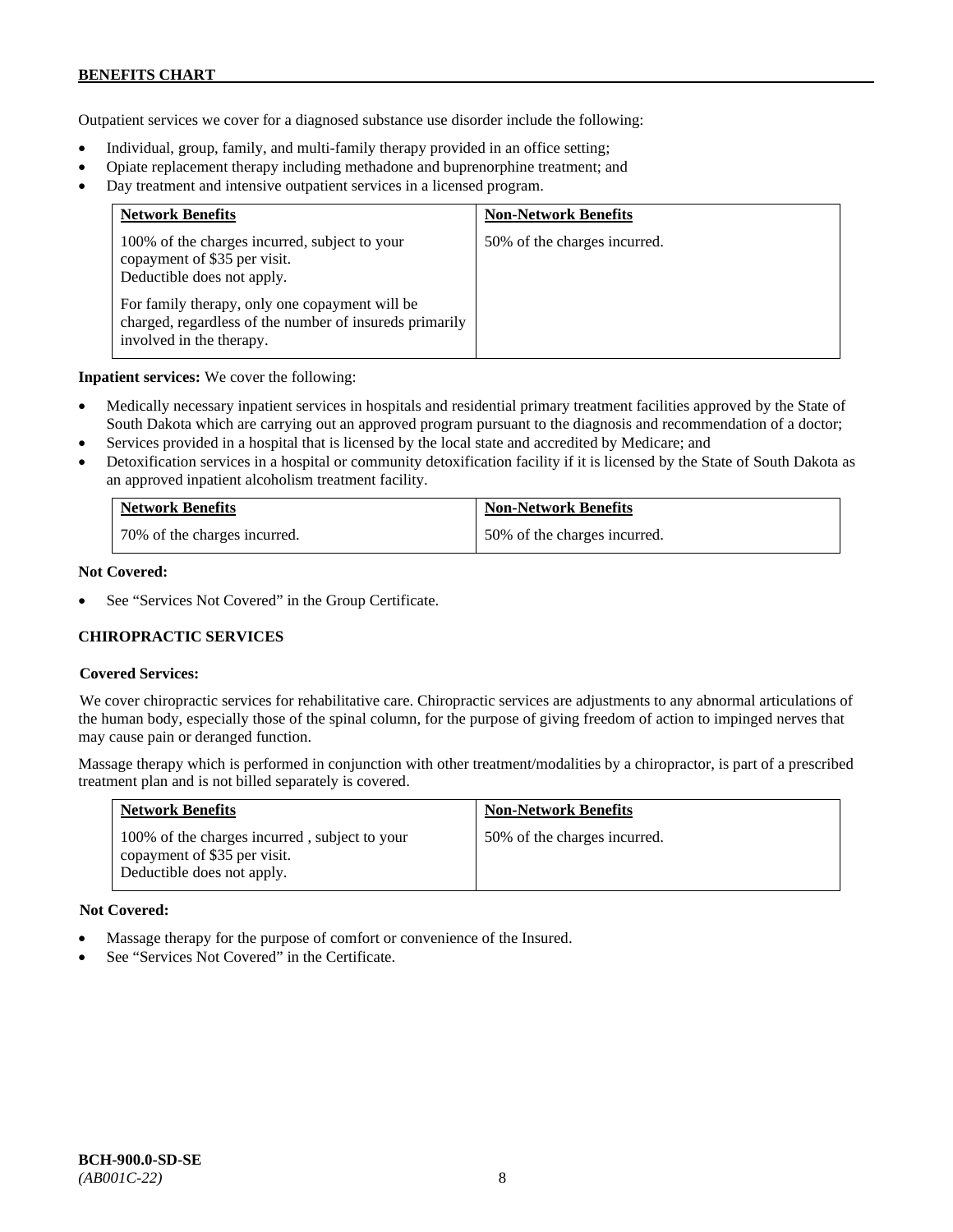## **CLINICAL TRIALS**

### **Covered Services:**

We cover certain routine services if you participate in a Phase I, Phase II, Phase III or Phase IV clinical trial that is conducted in relation to the prevention, detection, or treatment of cancer or other life-threatening disease or condition as defined in the Affordable Care Act. We cover routine patient costs for services that would be eligible under this Benefits Chart if the service were provided outside of a clinical trial.

| <b>Network Benefits</b>                              | <b>Non-Network Benefits</b>                          |
|------------------------------------------------------|------------------------------------------------------|
| Coverage level is same as corresponding Network      | Coverage level is same as corresponding Non-Network  |
| Benefits, depending on type of service provided such | Benefits, depending on type of service provided such |
| as Office Visits for Illness or Injury, Inpatient or | as Office Visits for Illness or Injury, Inpatient or |
| <b>Outpatient Hospital Services.</b>                 | Outpatient Hospital Services.                        |

#### **Not Covered:**

- The investigative item, device or service itself.
- Items or services that are provided solely to satisfy data collection and analysis needs and that are not used in the direct clinical management of the patient.
- A service that is clearly inconsistent with widely accepted and established standards of care for a particular diagnosis.
- See "Services Not Covered" in the Certificate.

## **DENTAL SERVICES**

#### **Covered Services:**

We cover services described below.

**Accidental dental services:** We cover dentally necessary services to treat and restore damage to teeth as a result of an accidental injury. Coverage is for damage caused by external trauma to face and mouth only, not for cracked or broken teeth which result from biting or chewing. We cover restorations, root canals, crowns and replacement of teeth lost that are directly related to the accident in which the Insured was involved. We cover initial exams, x-rays, and palliative treatment including extractions, and other oral surgical procedures directly related to the accident. Subsequent treatment must be initiated within the specified time-frame and must be directly related to the accident.

Full mouth rehabilitation to correct occlusion (bite) and malocclusion (misaligned teeth not due to the accident) are not covered.

When an implant-supported dental prosthetic treatment is pursued, the accidental dental benefit will be applied to the prosthetic procedure. Benefits are limited to the amount that would be paid toward the placement of a removable dental prosthetic appliance that could be used in the absence of implant treatment. Care must be provided or pre-authorized by a HealthPartners dentist.

| <b>Network Benefits</b>      | <b>Non-Network Benefits</b>  |
|------------------------------|------------------------------|
| 70% of the charges incurred. | 50% of the charges incurred. |

For all accidental dental services, treatment and/or restoration must be initiated within six months of the date of the injury. Coverage is limited to the initial course of treatment and/or initial restoration. Services must be provided within twentyfour months of the date of injury to be covered.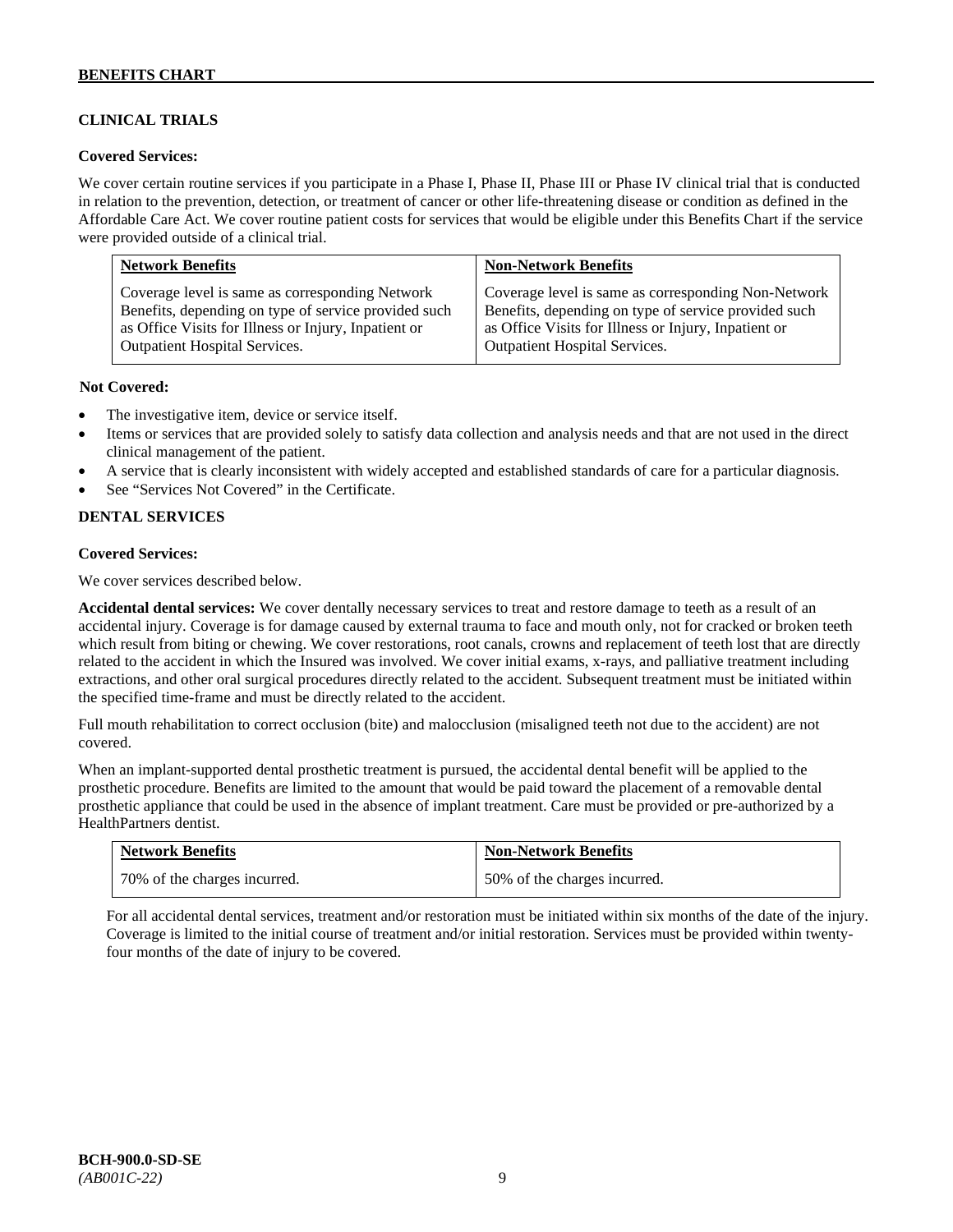## **Medical referral dental services**

**Medically necessary outpatient dental services:** We cover medically necessary outpatient dental services. Coverage is limited to dental services required for treatment of an underlying medical condition, e.g., removal of teeth to complete radiation treatment for cancer of the jaw, cysts and lesions.

| <b>Network Benefits</b>                                                                                     | <b>Non-Network Benefits</b>  |
|-------------------------------------------------------------------------------------------------------------|------------------------------|
| 100% of the charges incurred, subject to your<br>copayment of \$70 per visit.<br>Deductible does not apply. | 50% of the charges incurred. |

**Medically necessary hospitalization and anesthesia for dental care:** We cover medically necessary hospitalization and anesthesia for dental care. This is limited to charges incurred by an Insured who: (1) is a child under age 14, or (2) is severely disabled or otherwise suffers from a developmental disability as determined by a licensed physician which places that person under at serious risk. The requirement of a hospital setting must be due to an Insured's underlying medical condition. Coverage is limited to facility and anesthesia charges. Anesthesia is covered in a hospital or a dental office. Oral surgeon/dentist professional fees are not covered. Hospitalization required due to the behavior of the Insured or due to the extent of the dental procedure is not covered.

| <b>Network Benefits</b>      | <b>Non-Network Benefits</b> |
|------------------------------|-----------------------------|
| 70% of the charges incurred. | 50% of the charges incurred |

**Medical complications of dental care:** We cover medical complications of dental care. Treatment must be medically necessary care and related to medical complications of non-covered dental care, including complications of the head, neck, or substructures.

| <b>Network Benefits</b>                                                                                  | <b>Non-Network Benefits</b>  |
|----------------------------------------------------------------------------------------------------------|------------------------------|
| 100% of the charges incurred, subject to your<br>copayment of \$70 per visit. Deductible does not apply. | 50% of the charges incurred. |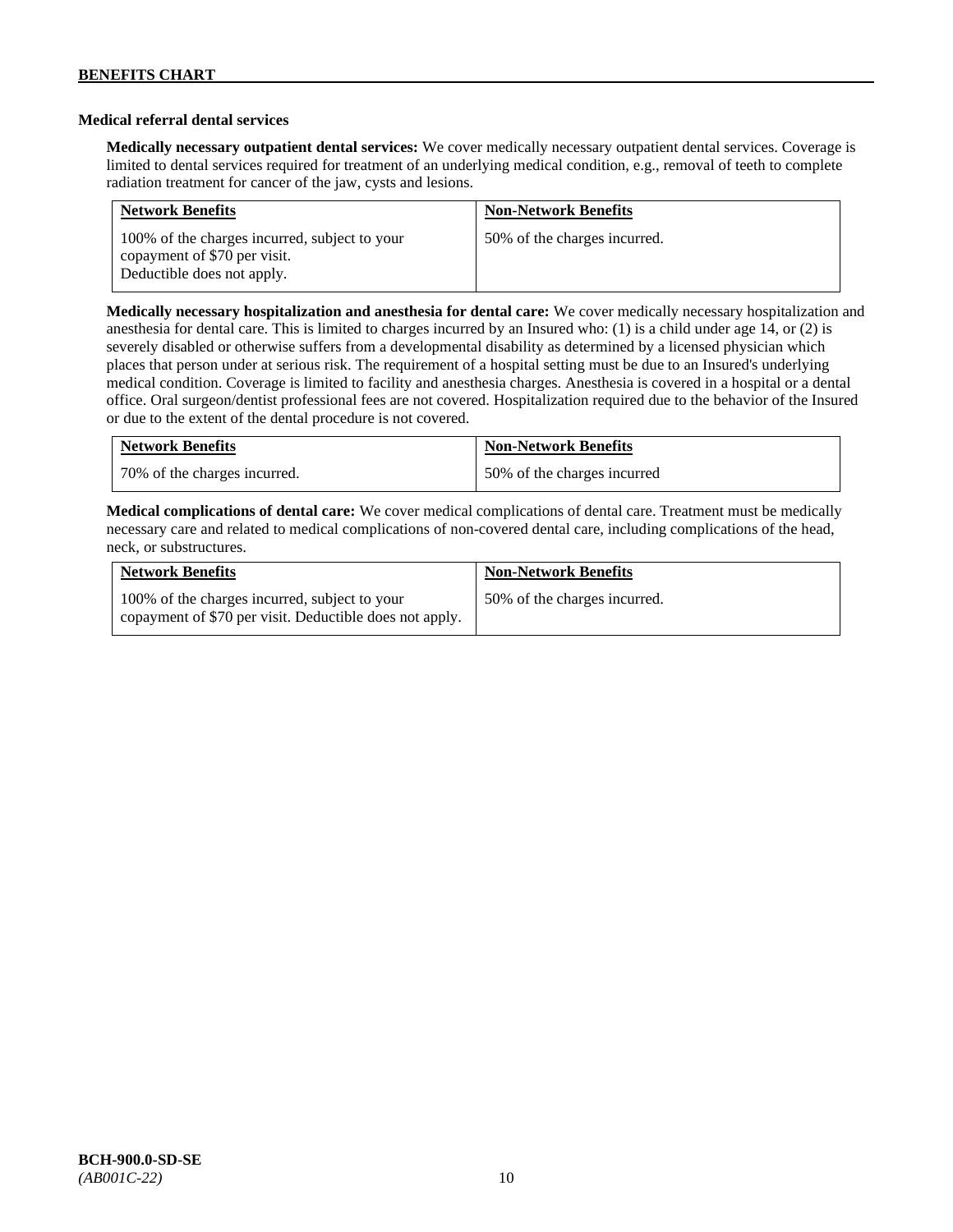**Oral surgery:** We cover oral surgery. Coverage is limited to treatment of medical conditions requiring oral surgery, such as treatment of oral neoplasm, non-dental cysts, fracture of the jaws, trauma of the mouth and jaws, and any other oral surgery procedures provided as medically necessary dental services.

| <b>Network Benefits</b>                                                                                  | <b>Non-Network Benefits</b>  |
|----------------------------------------------------------------------------------------------------------|------------------------------|
| 100% of the charges incurred, subject to your<br>copayment of \$70 per visit. Deductible does not apply. | 50% of the charges incurred. |

**Treatment of cleft lip and cleft palate of a dependent child:** We cover treatment of cleft lip and cleft palate of a dependent child, to the limiting age in the definition of an "Eligible Dependent", including orthodontic treatment and oral surgery directly related to the cleft. Benefits for individuals age 26 up to the limiting age for coverage of the dependent are limited to inpatient or outpatient expenses arising from medical and dental treatment that was scheduled or initiated prior to the dependent turning age 19. Dental services which are not required for the treatment of cleft lip or cleft palate are not covered. If a dependent child covered under the Certificate and Benefits Chart is also covered under a dental plan which includes orthodontic services, that dental plan shall be considered primary for the necessary orthodontic services. Oral appliances are subject to the same copayment, conditions and limitations as durable medical equipment.

| <b>Network Benefits</b>                                                                                  | <b>Non-Network Benefits</b>  |
|----------------------------------------------------------------------------------------------------------|------------------------------|
| 100% of the charges incurred, subject to your<br>copayment of \$70 per visit. Deductible does not apply. | 50% of the charges incurred. |

**Treatment of temporomandibular disorder (TMD) and craniomandibular disorder (CMD):** We cover surgical and nonsurgical treatment of temporomandibular disorder (TMD) and craniomandibular disorder (CMD), which is medically necessary care. Dental services which are not required to directly treat TMD or CMD are not covered.

| <b>Network Benefits</b>                                                                                  | <b>Non-Network Benefits</b>  |
|----------------------------------------------------------------------------------------------------------|------------------------------|
| 100% of the charges incurred, subject to your<br>copayment of \$70 per visit. Deductible does not apply. | 50% of the charges incurred. |

## **Not Covered:**

- Dental treatment, procedures or services not listed in this Benefits Chart.
- Accident related dental services if treatment is: (1) initiated beyond six months from the date of the injury; (2) received beyond the initial treatment or restoration; or (3) received beyond twenty-four months from the date of injury.
- Oral surgery to remove wisdom teeth, except as stated in the Pediatric Dental amendment.
- Orthognathic treatment or procedures and all related services.
- See "Services Not Covered" in the Certificate.

## **DIABETES AND HYPERTENSION DISEASE MANAGEMENT PROGRAM**

#### **Covered Services:**

- If you meet criteria for coverage, you may qualify for the Diabetes and/or Hypertension Disease Management Program.
- The program covers group health coaching which focuses on weight loss, exercise, behavior modification and health education through Omada Health.

| <b>Network Benefits</b>                                     | <b>Non-Network Benefits</b> |
|-------------------------------------------------------------|-----------------------------|
| 100% of the charges incurred.<br>Deductible does not apply. | Not applicable.             |

#### **Not Covered:**

See "Services Not Covered" in the Certificate.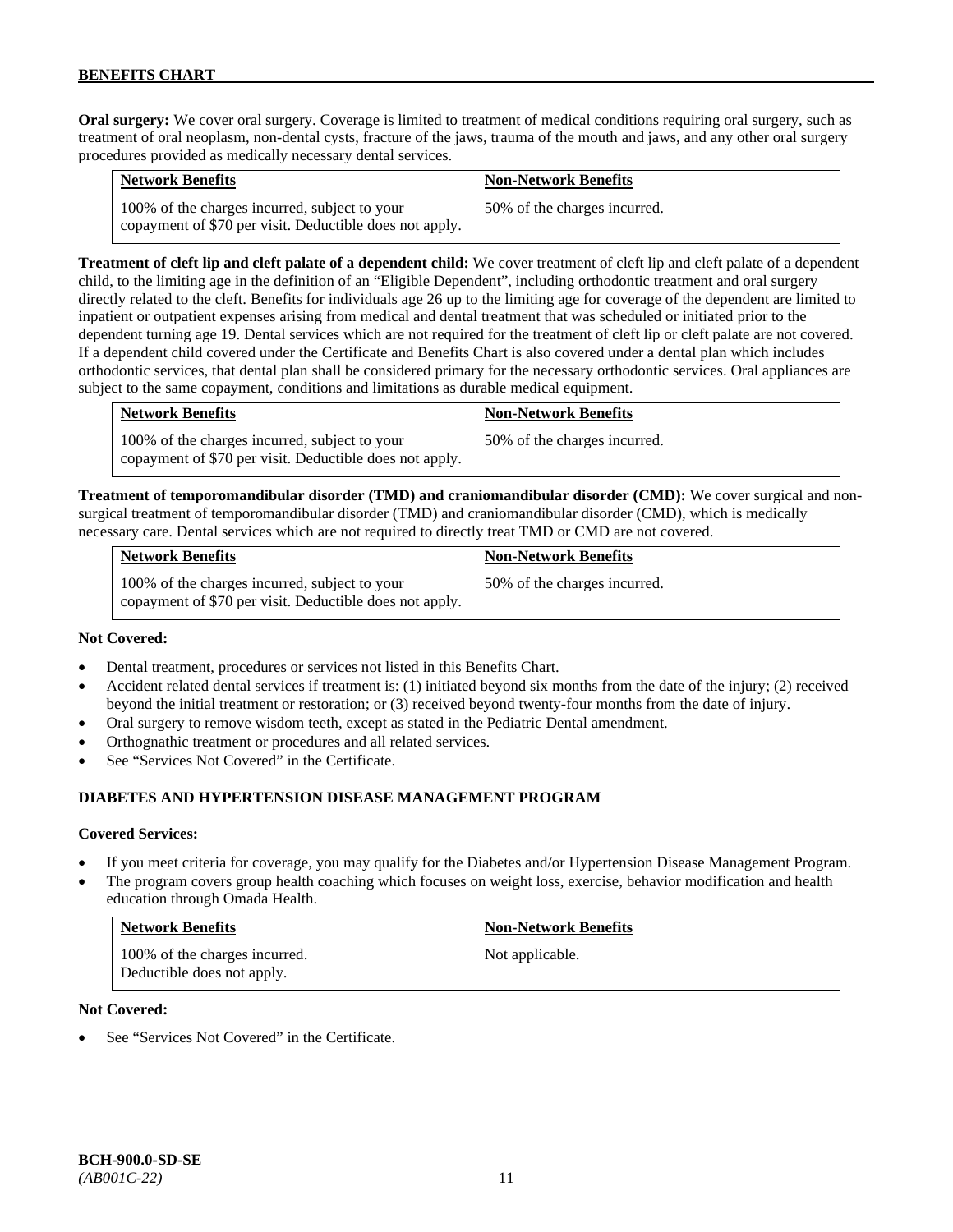## **DIABETIC EQUIPMENT AND SUPPLIES**

#### **Covered Services:**

We cover physician prescribed medically appropriate and necessary drugs and supplies used in the management and treatment of diabetes for insureds with gestational, Type I or Type II diabetes including durable diabetic equipment, measurement and administration aids, and disposable supplies, as described below. Certain items are only covered if your condition meets our coverage criteria and obtained through an authorized vendor. For more information on what we cover and any prior authorization requirements, call Member Services or log on to your "myHealthPartners" account at [healthpartners.com.](http://www.healthpartners.com/)

Insulin and medications for diabetes, including prescribed oral agents for controlling blood sugars and glucagon kits are covered as outpatient drugs under the "Prescription Drug Services" section.

**Pumps and pump supplies.** These include diabetic insulin pumps, diabetic infusion pumps and infusion pump supplies such as infusion sets, tubing, connectors and syringe reservoirs.

Covered insulin pumps that are not available from a DME vendor and only available through a retail pharmacy will be covered as described below. All other insulin pumps, infusion pumps and supplies must be obtained through an authorized durable medical equipment provider and cannot be obtained at a pharmacy.

| <b>Network Benefits</b>                                                                     | <b>Non-Network Benefits</b>  |
|---------------------------------------------------------------------------------------------|------------------------------|
| Pumps received at a pharmacy:<br>70% of the charges incurred.<br>Deductible does not apply. | 50% of the charges incurred. |
| Pumps received from a non-pharmacy approved<br>vendor:<br>70% of the charges incurred.      |                              |

#### **All other durable equipment and diabetic supplies**

Durable Diabetic Equipment and Supplies. These include continuous glucose monitoring system (CGMS), transmitter, sensors and receivers, diabetic blood glucose monitors and control/calibrating solutions (for checking accuracy or testing equipment and test strips).

Disposable Diabetic Supplies. These are one-time use supplies, including syringes, lancets, lancet devices, blood and urine ketone test strips, and needles.

Certain diabetic supplies and equipment must be purchased at a pharmacy.

| <b>Network Benefits</b>                                                                                              | <b>Non-Network Benefits</b>  |
|----------------------------------------------------------------------------------------------------------------------|------------------------------|
| If received through a pharmacy:<br>70% of the charges incurred.<br>Deductible does not apply.                        | 50% of the charges incurred. |
| If received through a non-pharmacy provider:<br>70% of the charges incurred if purchased from an<br>approved vendor. |                              |

## **Limitations:**

- No more than a 93-day supply of diabetic supplies is covered and dispensed at a time.
- We require that certain diabetic supplies and equipment be purchased at a pharmacy.
- Diabetic supplies and equipment are limited to certain models and brands.
- Durable medical equipment and supplies must be obtained from or repaired by approved vendors.
- Covered services and supplies are based on established medical policies which are subject to periodic review and modification by the medical directors. Our coverage policy for diabetic supplies includes information on our required models and brands. These medical policies (medical coverage criteria) are available by calling Member Services, or logging on to your "myHealthPartners" account at [healthpartners.com.](http://www.healthpartners.com/)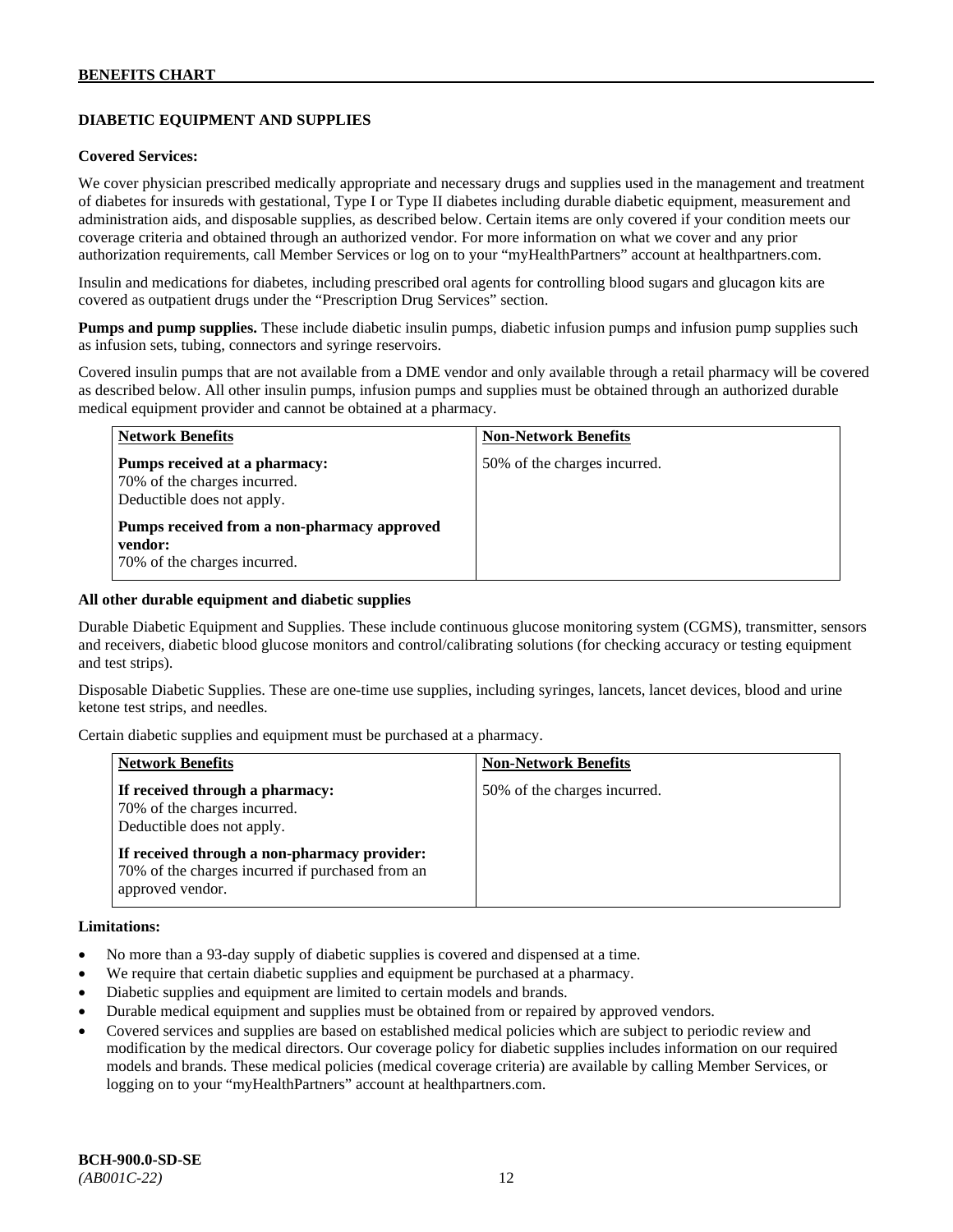## **Not Covered:**

- Replacement or repair of any covered items, if the items are (i) damaged or destroyed by misuse, abuse or carelessness, (ii) lost; or (iii) stolen.
- Duplicate or similar items.
- Labor and related charges for repair of any covered items which are more than the cost of replacement by an approved vendor.
- Batteries for monitors and equipment.
- Sales tax, mailing, delivery charges, service call charges.
- See "Services Not Covered" in the Certificate.

## **DIAGNOSTIC IMAGING SERVICES**

## **Covered Services:**

We cover diagnostic imaging, when ordered by a provider and provided in a clinic or outpatient hospital facility.

We cover services provided in a clinic or outpatient hospital facility. To see the benefit level for inpatient hospital or skilled nursing facility services, see benefits under Inpatient Hospital and Skilled Nursing Facility Services.

#### **Outpatient magnetic resonance imaging (MRI) and computed tomography (CT)**

| <b>Network Benefits</b>      | <b>Non-Network Benefits</b>  |
|------------------------------|------------------------------|
| 70% of the charges incurred. | 50% of the charges incurred. |

## **All other outpatient diagnostic imaging services**

| <b>Network Benefits</b>                                    | <b>Non-Network Benefits</b>  |
|------------------------------------------------------------|------------------------------|
| 70% of the charges incurred.<br>Deductible does not apply. | 50% of the charges incurred. |

## **Preventive services (MRI/CT procedures are not considered preventive)**

Diagnostic imaging services associated with preventive services are covered at the benefit level shown in the "Preventive Services" section of this Benefits Chart.

## **Not Covered:**

See "Services Not Covered" in the Certificate.

## **DURABLE MEDICAL EQUIPMENT, PROSTHETICS, ORTHOTICS AND SUPPLIES**

## **Covered Services:**

We cover equipment, supplies and services, as described below. Certain items are only covered if your condition meets our coverage criteria. For more information on what we cover and any prior authorization requirements, call Member Services or log on to your "myHealthPartners" account at [healthpartners.com.](http://healthpartners.com/)

- Durable medical equipment, such as wheelchairs, ventilators, oxygen, oxygen equipment, continuous positive airway pressure (CPAP) devices, hospital beds, and related services.
- Prosthetics, including breast prostheses, artificial limbs and artificial eyes, and related supplies.
- Orthotics.
- Medical supplies, including splints, surgical stockings, casts and dressings.
- Enteral feedings.
- Special dietary treatment for Phenylketonuria (PKU) and oral amino acid based elemental formula if it meets our medical coverage criteria.

Diabetic equipment and supplies are covered under the "Diabetic Equipment and Supplies" section.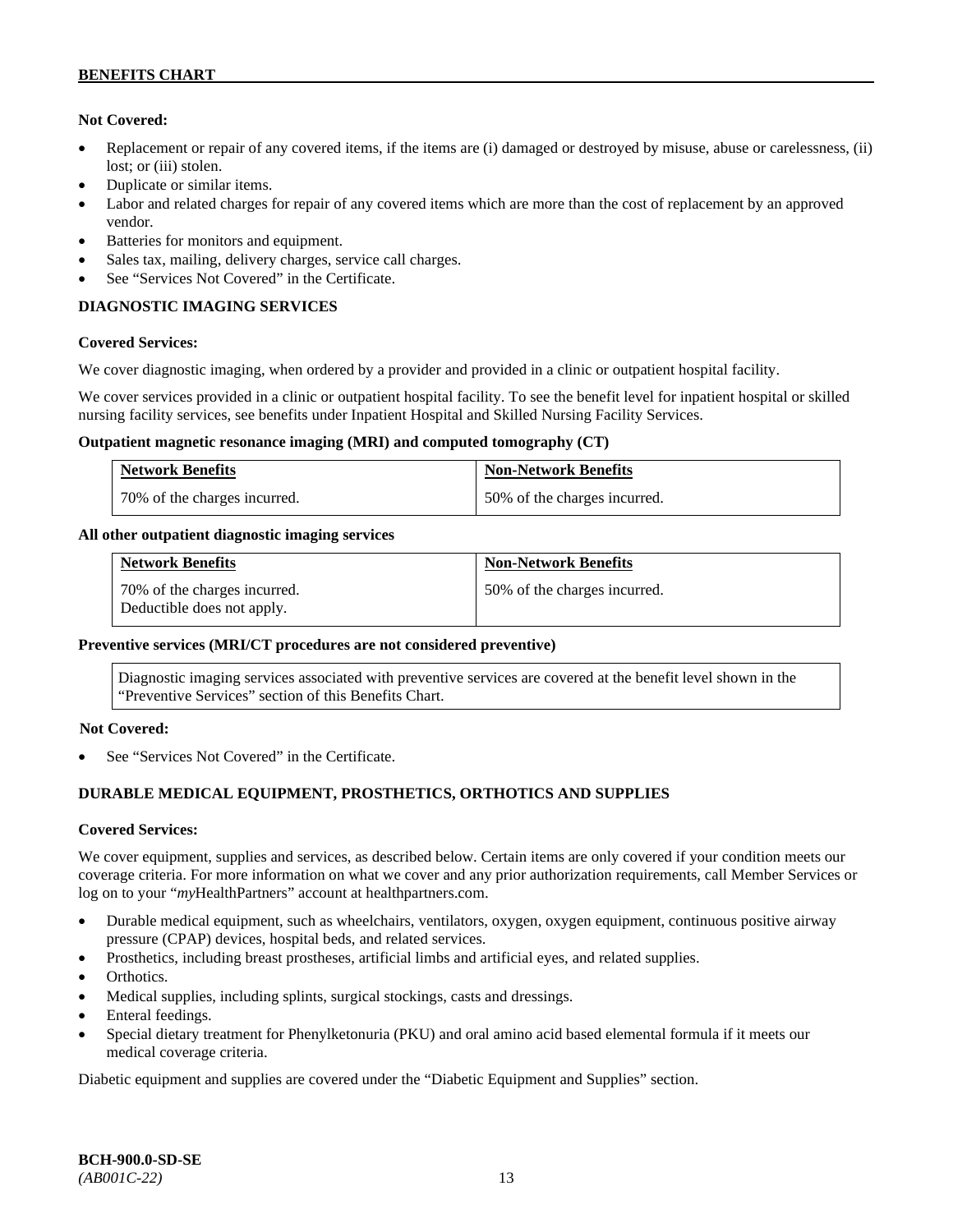## **Special dietary treatment for phenylketonuria (PKU) if it meets our medical coverage criteria**

We cover testing, diagnosis and treatment of phenylketonuria including dietary management, formulas, case management, intake and screening, assessment, comprehensive care planning and service referral.

| <b>Network Benefits</b>                                     | <b>Non-Network Benefits</b>  |
|-------------------------------------------------------------|------------------------------|
| 70\% of the charges incurred.<br>Deductible does not apply. | 50% of the charges incurred. |

#### **Oral amino acid based elemental formula if it meets our medical coverage criteria**

| <b>Network Benefits</b>      | <b>Non-Network Benefits</b>  |
|------------------------------|------------------------------|
| 70% of the charges incurred. | 50% of the charges incurred. |

#### **All other durable medical equipment, prosthetics, orthotics and supplies**

| <b>Network Benefits</b>      | <b>Non-Network Benefits</b>  |
|------------------------------|------------------------------|
| 70% of the charges incurred. | 50% of the charges incurred. |

#### **Limitations:**

Coverage of durable medical equipment is limited by the following.

Payment will not exceed the cost of an alternate piece of equipment or service that is effective and medically necessary.

- For prosthetic benefits, other than oral appliances for cleft lip and cleft palate, payment will not exceed the cost of an alternate piece of equipment or service that is effective, medically necessary and enables Insureds to conduct standard activities of daily living.
- We reserve the right to determine if an item will be approved for rental vs. purchase.
- Durable medical equipment and supplies must be obtained from or repaired by approved vendors.
- Covered services and supplies are based on established medical policies which are subject to periodic review and modification by the medical or dental directors. Our coverage policy for diabetic supplies includes information on our required models and brands. These medical policies (medical coverage criteria) are available by calling Member Services, or logging on to your "*my*HealthPartners" account at [healthpartners.com.](http://www.healthpartners.com/)

#### **Not Covered:**

Items which are not eligible for coverage include, but are not limited to:

- Replacement or repair of any covered items, if the items are (i) damaged or destroyed by misuse, abuse or carelessness, (ii) lost; or (iii) stolen.
- Duplicate or similar items.
- Labor and related charges for repair of any covered items which are more than the cost of replacement by an approved vendor.
- Sales tax, mailing, delivery charges, service call charges.
- Items which are primarily educational in nature or for hygiene, vocation, comfort, convenience or recreation.
- Communication aids or devices: equipment to create, replace or augment communication abilities including, but not limited to, speech processors, receivers, communication boards, or computer or electronic assisted communication.
- Hearing aids (implantable and external, including osseointegrated or bone anchored) and their fitting. This exclusion does not apply to cochlear implants.
- Eyeglasses, contact lenses and their fitting, measurement and adjustment, except as specifically described in this Benefits Chart.
- Hair prostheses (wigs).
- Household equipment which primarily has customary uses other than medical, such as, but not limited to, exercise cycles, air purifiers, central or unit air conditioners, water purifiers, non-allergenic pillows, mattresses or waterbeds.
- Household fixtures including, but not limited to, escalators or elevators, ramps, swimming pools and saunas.
- Modifications to the structure of the home including, but not limited to, its wiring, plumbing or charges for installation of equipment.
- Vehicle, car or van modifications including, but not limited to, hand brakes, hydraulic lifts and car carrier.

**BCH-900.0-SD-SE** 

*(AB001C-22)* 14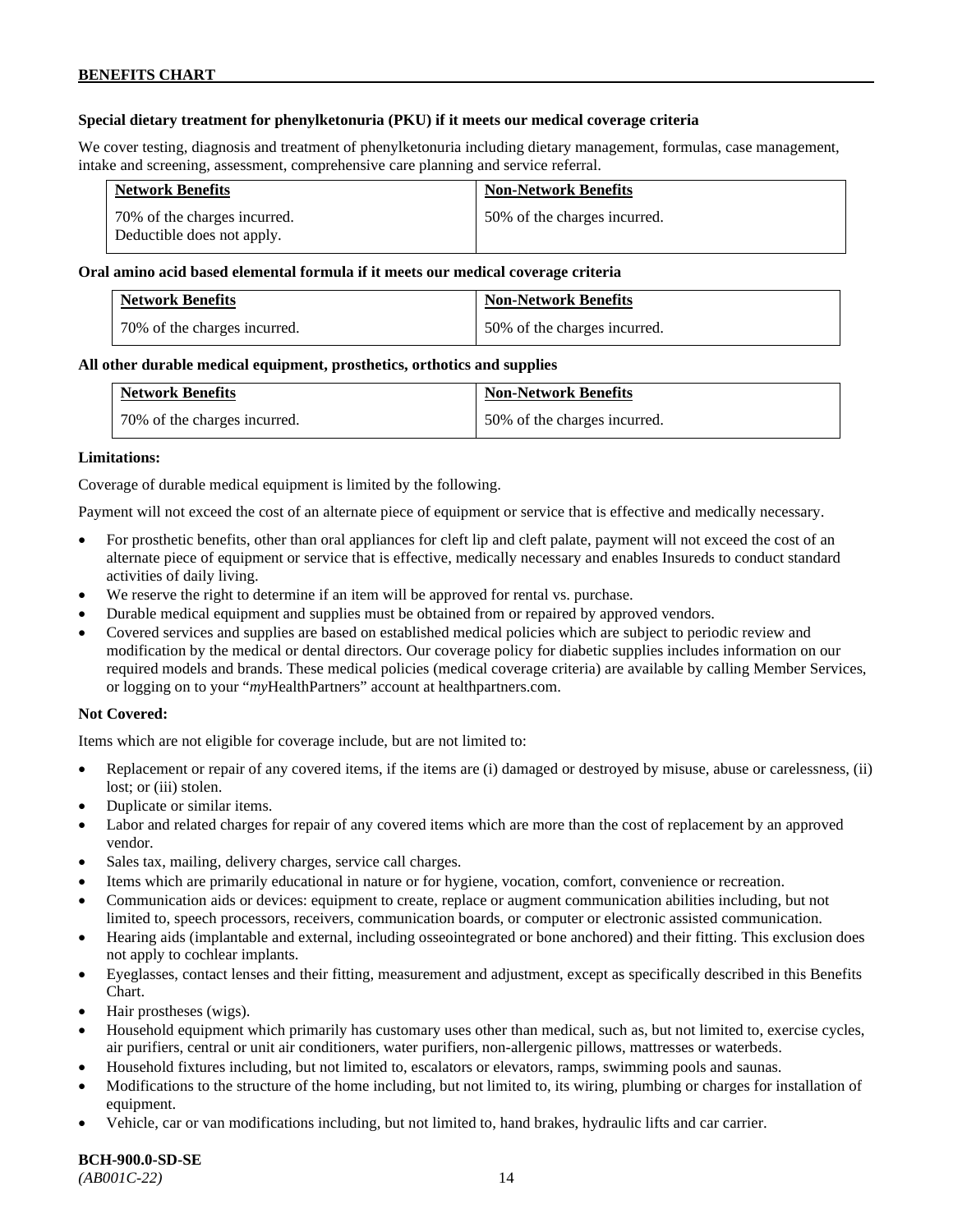- Rental equipment while owned equipment is being repaired by non-contracted vendors, beyond one month rental of medically necessary equipment.
- Other equipment and supplies, including, but not limited to, assistive devices, that we determine are not eligible for coverage.
- See "Services Not Covered" in the Certificate.

## **EMERGENCY AND URGENTLY NEEDED CARE SERVICES**

## **Covered Services:**

We cover services for emergency care and urgently needed care if the services are otherwise eligible for coverage under this Benefits Chart.

**Urgently needed care.** These are services to treat an unforeseen illness or injury:

- that are required in order to prevent a serious deterioration in your health; and
- that cannot be delayed until the next available clinic or office hours.

## **Urgently needed care at clinics**

| <b>Network Benefits</b>                                                                                     | <b>Non-Network Benefits</b> |
|-------------------------------------------------------------------------------------------------------------|-----------------------------|
| 100% of the charges incurred, subject to your<br>copayment of \$70 per visit.<br>Deductible does not apply. | See Network Benefits.       |

**Emergency care.** These are services to treat:

- the sudden, unexpected onset of illness or injury which, if left untreated or unattended until the next available clinic or office hours, would result in hospitalization; or
- a condition requiring professional health services immediately necessary to preserve life or stabilize health.

Emergency care includes emergency services as defined in Division BB, Title I, Section 102 of the Consolidated Appropriations Act of 2021.

Emergency care also includes an immediate response service available on a 24-hour, seven-day-a-week basis for each child, or person, having a psychiatric crisis, a mental health crisis, or a mental health emergency.

When reviewing claims for coverage of emergency services, our medical director will take into consideration: (1) a reasonable layperson's belief that the circumstances required immediate medical care that could not wait until the next working day or next available clinic appointment; (2) the time of day and day of the week the care was provided; and (3) the presenting symptoms including, but not limited to, severe pain, to ensure that the decision to reimburse the emergency care is not made solely on the basis of the actual diagnosis.

## **Emergency care in a hospital emergency room, including professional services of a physician**

| <b>Network Benefits</b>      | <b>Non-Network Benefits</b> |
|------------------------------|-----------------------------|
| 70% of the charges incurred. | See Network Benefits.       |

## **Inpatient emergency care in a hospital:**

| <b>Network Benefits</b>      | <b>Non-Network Benefits</b> |
|------------------------------|-----------------------------|
| 70% of the charges incurred. | See Network Benefits.       |

## **Not Covered:**

See "Services Not Covered" in the Certificate.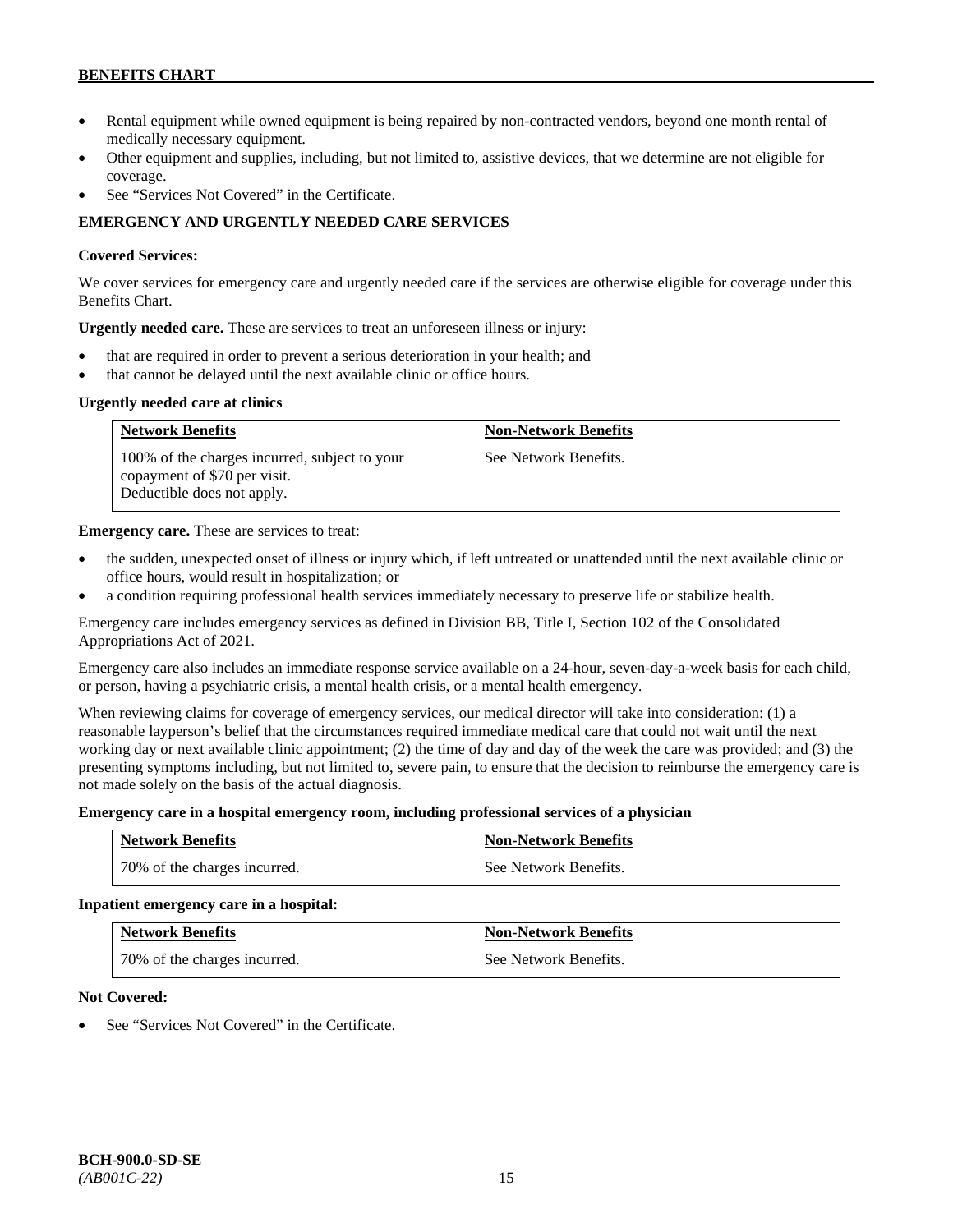## **GENE THERAPY**

#### **Covered Services:**

We cover gene therapy treatment that meets our current medical coverage criteria.

| <b>Network Benefits</b>                                                                                                                                                                                  | <b>Non-Network Benefits</b> |
|----------------------------------------------------------------------------------------------------------------------------------------------------------------------------------------------------------|-----------------------------|
| Coverage level is same as corresponding Network<br>Benefits, depending on type of service provided, such<br>as Office Visits for Illness or Injury, Inpatient or<br><b>Outpatient Hospital Services.</b> | No coverage.                |

#### **Limitations:**

- Gene therapy must be provided by a designated provider.
- Specific types of gene therapy are limited to therapies and conditions specified in our medical coverage criteria.

#### **Not Covered:**

See "Services Not Covered" in the Certificate.

## **HEALTH EDUCATION**

#### **Covered Services:**

We cover education for preventive services and education for the management of chronic health problems, such as diabetes. Coverage includes medical nutrition therapy that is provided by a certified, registered, or licensed health care professional.

We cover diabetic self-management training and education if:

- the service is provided by a physician, nurse, dietitian, pharmacist, or other licensed health care provider who satisfies the current academic eligibility requirements of the National Certification Board for Diabetic Educators and has completed a course in diabetes education and training or has been certified as a diabetes educator; and
- the training and education is based upon a diabetes program recognized by the American Diabetes Association or a diabetes program with a curriculum approved by the American Diabetes Association or the South Dakota Department of Health.

Coverage of diabetes self-management training is limited to Insureds:

- o who are newly diagnosed with diabetes or have received no prior diabetes education;
- o who require a change in current therapy;<br>o who have a co-morbid condition such heal
- who have a co-morbid condition such heart disease or renal failure; or
- o whose diabetes condition is unstable.

See "Diabetic Equipment and Supplies" to see what diabetic equipment and supplies we cover.

| <b>Network Benefits</b>                                     | <b>Non-Network Benefits</b>  |
|-------------------------------------------------------------|------------------------------|
| 100% of the charges incurred.<br>Deductible does not apply. | 50% of the charges incurred. |

#### **Not Covered:**

See "Services Not Covered" in the Certificate.

## **HOME HEALTH SERVICES**

## **Covered Services:**

We cover the following services:

- skilled nursing treatment in the home intended to provide a safe transition from other levels of care;
- physical therapy, occupational therapy, speech therapy, respiratory therapy and other therapeutic services;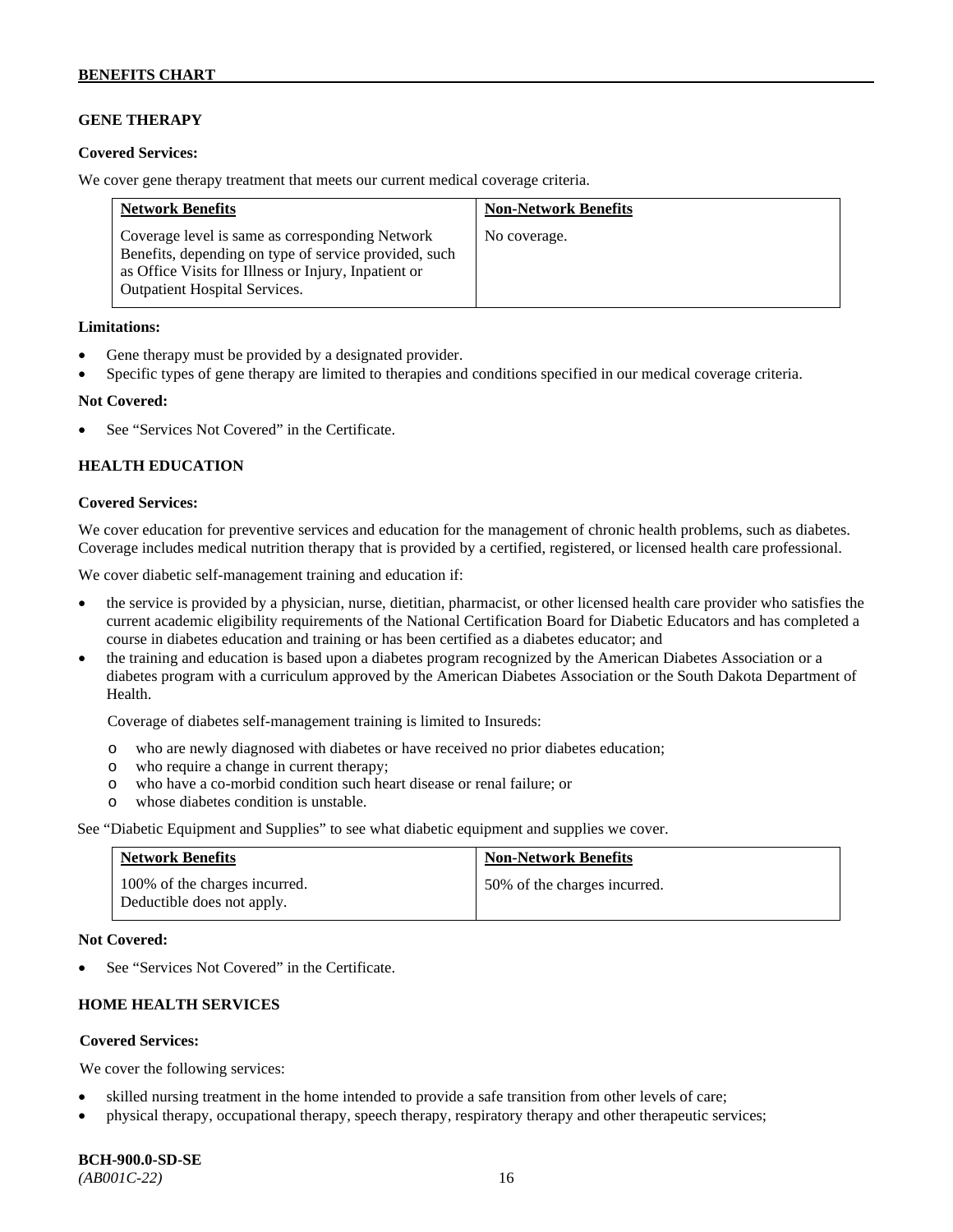- non-routine prenatal and postnatal services;
- routine postnatal well child visits, as described in the Coverage Criteria;
- phototherapy services for newborns. For phototherapy services for newborns and high risk prenatal services, supplies and equipment are included;
- home health aide services and other eligible home health services when provided in your home, if you are homebound (i.e., unable to leave home without considerable effort due to a medical condition. Lack of transportation does not constitute homebound status);
- total parenteral nutrition/intravenous ("TPN/IV") therapy, equipment, supplies and drugs in connection with IV therapy. IV line care kits are covered under Durable Medical Equipment. You do not need to be homebound to receive total parenteral nutrition/intravenous ("TPN/IV") therapy;
- palliative care benefits. Palliative care includes symptom management, education and establishing goals of care. We waive the requirement that you be homebound for a limited number of home visits for palliative care (as shown in this Benefits Chart), if you have a life-threatening, non-curable condition which has a prognosis of survival of two years or less. Additional palliative care visits are eligible under the home health services benefit if you are homebound and meet all other requirements defined in this section.

Home health services are eligible and covered only when they are:

- medically necessary; and
- provided as rehabilitative care, terminal care or maternity care; and
- ordered by a physician, and included in the written home care plan.

### **Physical therapy, occupational therapy, speech therapy, respiratory therapy, home health aide services and palliative care**

| <b>Network Benefits</b>                                                                                     | <b>Non-Network Benefits</b>  |
|-------------------------------------------------------------------------------------------------------------|------------------------------|
| 100% of the charges incurred, subject to your<br>copayment of \$35 per visit.<br>Deductible does not apply. | 50% of the charges incurred. |

If more than one home health visit occurs in a day, a separate copayment applies to each. For example, if an occupational therapist and a physical therapist visit an insured in the same day, a separate copayment will be charged for each visit.

#### **TPN/IV therapy, skilled nursing services, non-routine prenatal/postnatal services and phototherapy**

| <b>Network Benefits</b>                                    | <b>Non-Network Benefits</b>  |
|------------------------------------------------------------|------------------------------|
| 100% of the charges incurred<br>Deductible does not apply. | 50% of the charges incurred. |

Each 24-hour visit (or shifts of up to 24-hour visits) equals one visit and counts toward the Maximum visits for all other services shown below. Any visit that lasts less than 24 hours, regardless of the length of the visit, will count as one visit toward the Maximum visits for all other services shown below. All visits must be medically necessary and benefit eligible.

#### **Routine postnatal well child visit**

| <b>Network Benefits</b>                                     | <b>Non-Network Benefits</b>  |
|-------------------------------------------------------------|------------------------------|
| 100% of the charges incurred.<br>Deductible does not apply. | 50% of the charges incurred. |

#### **Maximum visits for palliative care**

If you are eligible to receive palliative care in the home and you are not homebound, there is a maximum of 12 visits per calendar year.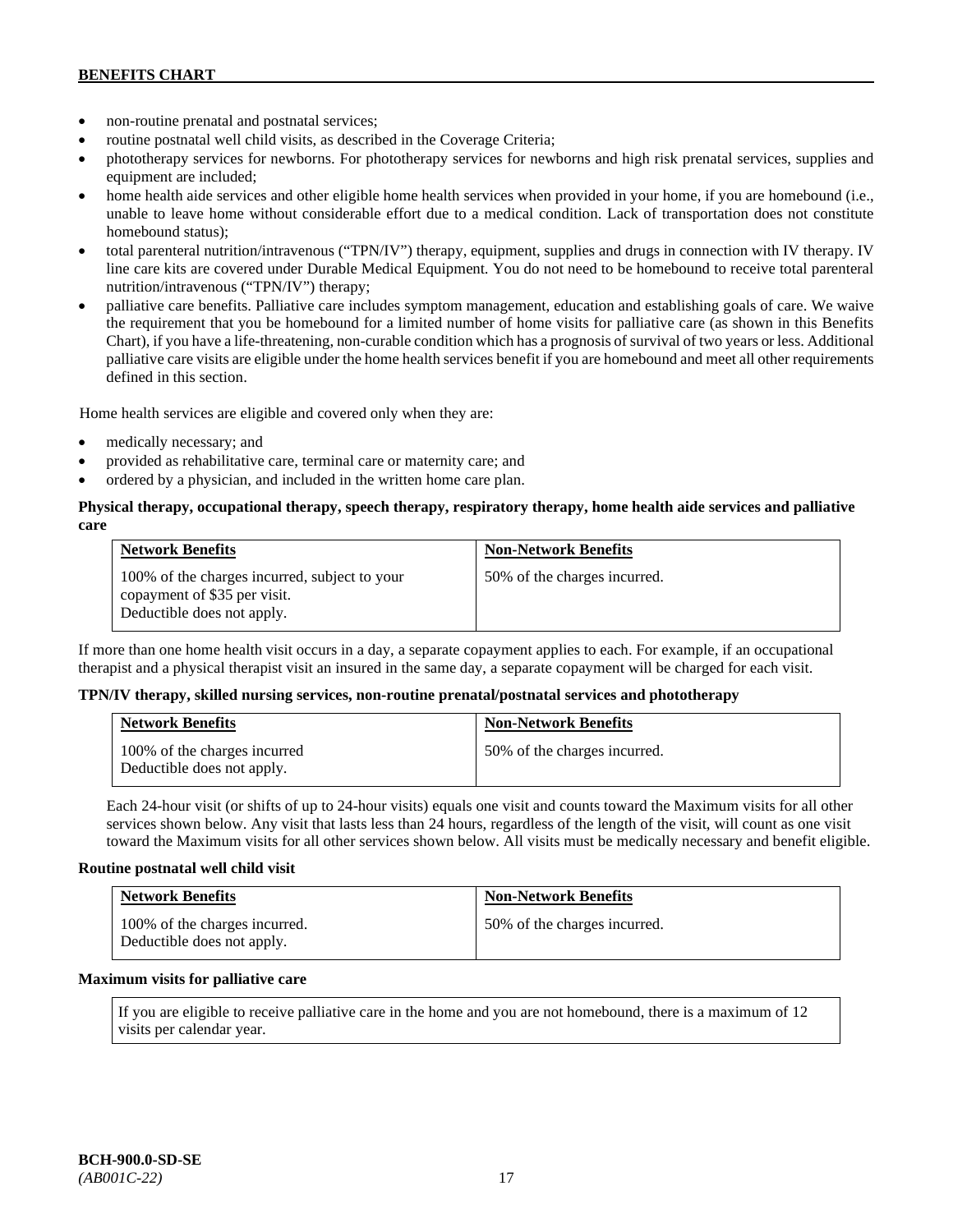## **Maximum visits for all other services**

| <b>Network Benefits</b>       | <b>Non-Network Benefits</b> |
|-------------------------------|-----------------------------|
| 120 visits per calendar year. | 60 visits per calendar year |

Each visit provided under the Network Benefits and Non-Network Benefits counts toward the maximums shown under both Maximum visits sections. The routine postnatal well child visit does not count toward the visit limit.

## **Limitations:**

- Home health services are not provided as a substitute for a primary caregiver in the home or as relief (respite) for a primary caregiver in the home. We will not reimburse family members or residents in your home for the above services.
- A service shall not be considered a skilled nursing service merely because it is performed by, or under the direct supervision of, a licensed nurse. Where a service (such as tracheotomy suctioning or ventilator monitoring) or like services, can be safely and effectively performed by a non-medical person (or self-administered), without the direct supervision of a licensed nurse, the service shall not be regarded as a skilled nursing service, whether or not a skilled nurse actually provides the service. The unavailability of a competent person to provide a non-skilled service shall not make it a skilled service when a skilled nurse provides it. Only the skilled nursing component of so-called "blended" services (i.e. services which include skilled and non-skilled components) are covered under this Benefits Chart.

## **Not Covered:**

- Financial or legal counseling services.
- Housekeeping or meal services in your home.
- Services provided by a family member or enrollee, or a resident in the enrollee's home.
- Vocational rehabilitation and recreational or educational therapy. Recreation therapy is therapy provided solely for the purpose of recreation, including, but not limited to: (a) requests for physical therapy or occupational therapy to improve athletic ability, and (b) braces or guards to prevent sports injuries.
- See "Services Not Covered" in the Certificate.

## **HOSPICE SERVICES**

## **Applicable Definitions:**

**Part-time.** This is up to two hours of service per day, more than two hours is considered continuous care.

**Continuous Care.** This is from two to twelve hours of service per day provided by a registered nurse, licensed practical nurse, or home health aide, during a period of crisis in order to maintain a terminally ill patient at home.

**Appropriate Facility.** This is a nursing home, hospice residence, or other inpatient facility.

**Custodial Care Related to Hospice Services.** This means providing assistance in the activities of daily living and the care needed by a terminally ill patient which can be provided by primary caregiver (i.e., family member or friend) who is responsible for the patient's home care.

## **Covered Services:**

**Hospice Program.** We cover the services described below if you are terminally ill and accepted as a hospice program participant. You must meet the eligibility requirements of the program, and elect to receive services through the hospice program. If you elect to receive hospice services, you do so in lieu of curative treatment for your terminal illness for the period you are enrolled in the hospice program.

**Eligibility:** In order to be eligible to be enrolled in the hospice program, you must: (1) be a terminally ill patient (prognosis of six months or less); (2) have chosen a palliative treatment focus (i.e., emphasizing comfort and supportive services rather than treatment attempting to cure the disease or condition); and (3) continue to meet the terminally ill prognosis as reviewed by our medical director or his or her designee over the course of care. You may withdraw from the hospice program at any time.

**Eligible Services:** Hospice services include the following services provided in accordance with an approved hospice treatment plan.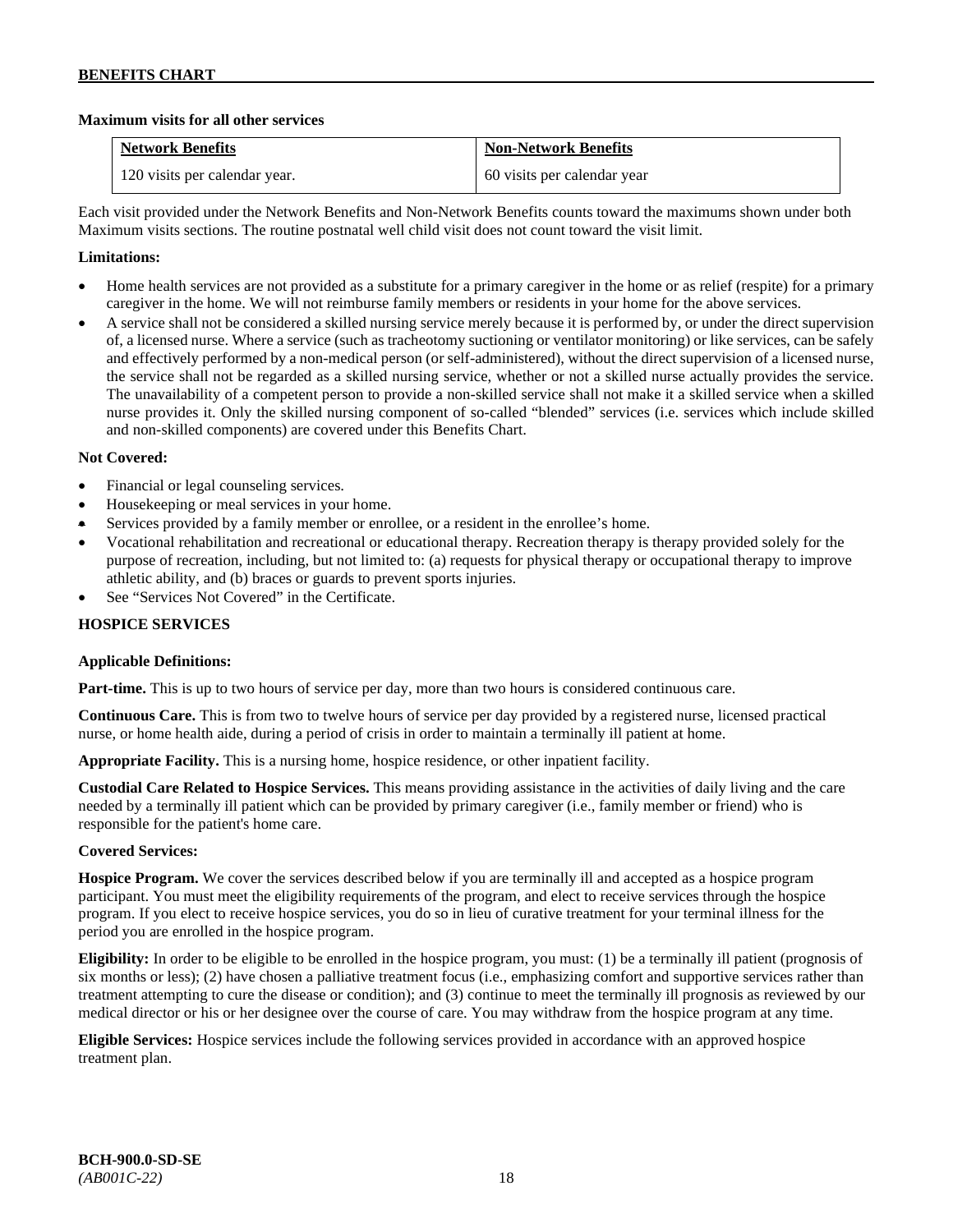- Inpatient Services: We cover inpatient services in a hospital facility.
- Home Health Services:
	- o Part-time care provided in your home by an interdisciplinary hospice team (which may include a physician, nurse, social worker, and spiritual counselor) and medically necessary home health services are covered.
	- o One or more periods of continuous care in your home or in a setting which provides day care for pain or symptom management, when medically necessary, will be covered.
- Other Services:
	- o Respite care is covered for care in your home or in an appropriate facility, to give your primary caregivers (i.e., family members or friends) rest and/or relief when necessary in order to maintain a terminally ill patient at home*.*
	- o Medically necessary medications for pain and symptom management.
	- o Semi-electric hospital beds and other durable medical equipment are covered.
	- o Emergency and non-emergency care is covered.

| <b>Network Benefits</b>      | <b>Non-Network Benefits</b>  |
|------------------------------|------------------------------|
| 70% of the charges incurred. | 50% of the charges incurred. |

Respite care is limited to five episodes, up to five days per episode. Inpatient hospice services are limited to 15 days per lifetime.

## **Not Covered:**

- Financial or legal counseling services.
- Housekeeping or meal services in your home.
- Custodial or maintenance care related to hospice services, whether provided in the home or in a nursing home.
- Any service not specifically described as covered services under this hospice services benefits.
- Any services provided by members of your family or residents in your home.
- See "Services Not Covered" in the Certificate.

## **HOSPITAL AND SKILLED NURSING FACILITY SERVICES**

## **Covered Services:**

We cover services as described below.

## **Medical or surgical hospital services**

**Inpatient hospital services:** We cover the following medical or surgical services, for the treatment of acute illness or injury, which require the level of care only provided in an acute care facility. These services must be authorized by a physician.

Inpatient hospital services include: room and board; the use of operating or maternity delivery rooms; intensive care facilities; newborn nursery facilities; general nursing care, anesthesia, laboratory and diagnostic imaging services, reconstructive surgery, radiation therapy, physical therapy, prescription drugs or other medications administered during treatment, blood and blood products (unless replaced), and blood derivatives, and other diagnostic or treatment related hospital services; physician and other professional medical and surgical services provided while in the hospital, including gender confirmation surgery that meets medical coverage criteria.

Services for items for personal convenience, such as television rental, are not covered.

We cover, following a vaginal delivery, a minimum of 48 hours of inpatient care for the mother and newborn child. We cover, following a caesarean section delivery, a minimum of 96 hours of inpatient care for the mother and newborn child. If the duration of inpatient care is less than these minimums, we also cover a minimum of one home visit by a registered nurse for post-delivery care, within 4 days of discharge of the mother and newborn child. Services provided by the registered nurse include, but are not limited to, parent education, assistance and training in breast and bottle feeding, and conducting any necessary and appropriate clinical tests. We shall not provide any compensation or other non-medical remuneration to encourage a mother and newborn to leave inpatient care before the duration minimums specified.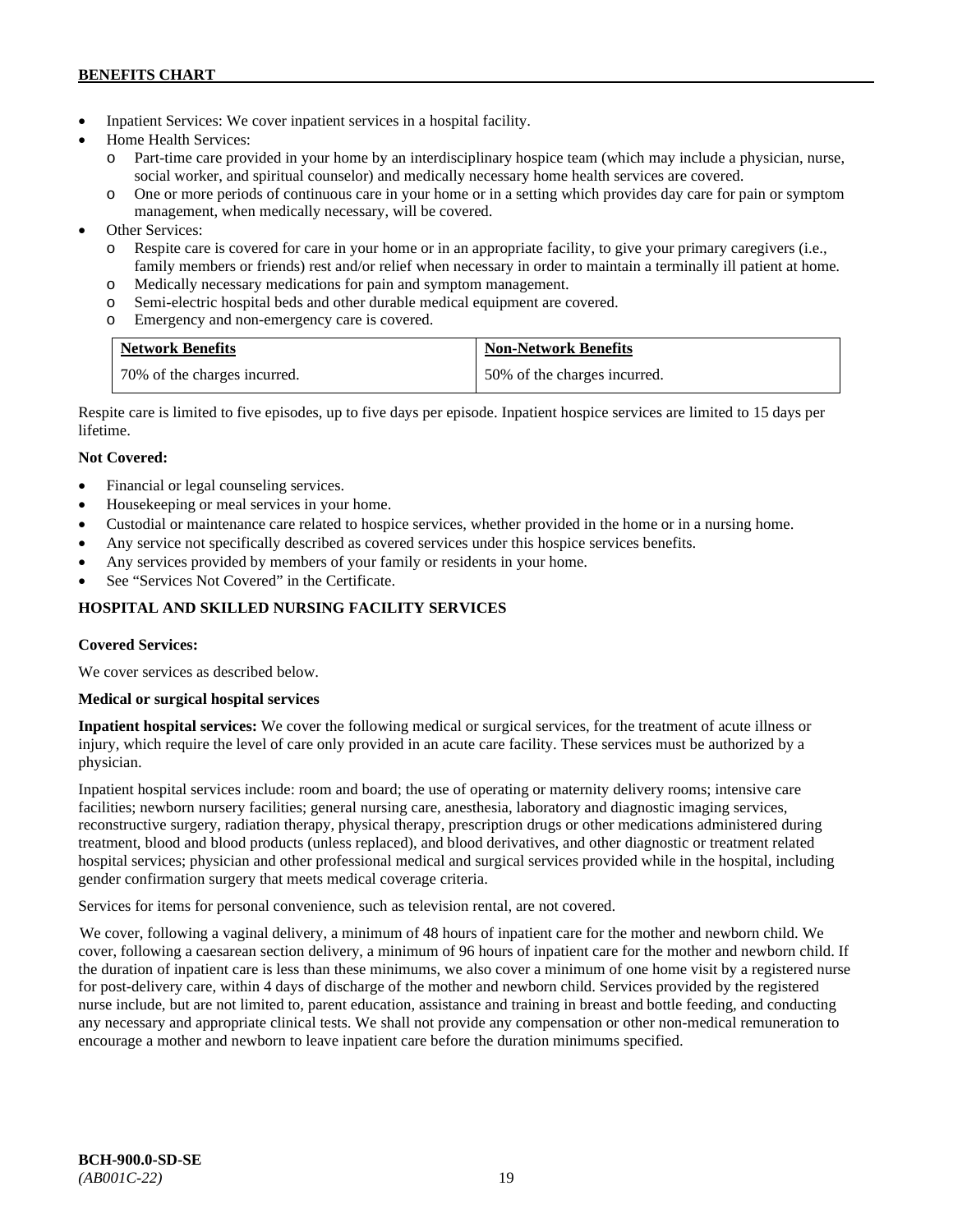Group health plans and health insurance issuers generally may not, under Federal law, restrict benefits for any hospital length of stay in connection with childbirth for the mother of newborn child to less than 48 hours following a vaginal delivery, or less than 96 hours following a caesarean section. However, Federal law generally does not prohibit the mother's or newborn's attending provider, after consulting with the mother, from discharging the mother or her newborn earlier than 48 hours (or 96 hours as applicable). In any case plans and issuers may not, under Federal law, require that a provider obtain authorization from the plan or the insurance issuer for prescribing a length of stay not in excess of 48 hours (or 96 hours).

| <b>Network Benefits</b>      | <b>Non-Network Benefits</b>  |
|------------------------------|------------------------------|
| 70% of the charges incurred. | 50% of the charges incurred. |

Each insured's admission or confinement, including that of a newborn child, is separate and distinct from the admission or confinement of any other insured.

#### **Outpatient hospital, ambulatory care or surgical facility services:**

We cover the following medical and surgical services, for diagnosis or treatment of illness or injury on an outpatient basis. These services must be authorized by a physician.

Outpatient services include: use of operating rooms, maternity delivery rooms or other outpatient departments, rooms or facilities; and the following outpatient services: general nursing care, anesthesia, laboratory and diagnostic imaging services, reconstructive surgery, radiation therapy, physical therapy, drugs administered during treatment, blood and blood products (unless replaced), and blood derivatives, and other diagnostic or treatment related outpatient services; physician and other professional medical and surgical services provided while an outpatient, including gender confirmation surgery that meets medical coverage criteria.

Prior authorization by our medical director is required for new, experimental or reconstructive technologies or procedures. Requests must be submitted prior to performing the technology or procedure.

To see the benefit level for diagnostic imaging services, laboratory services and physical therapy, see benefits under Diagnostic Imaging Services, Laboratory Services and Physical Therapy in this Benefits Chart.

| <b>Network Benefits</b>      | <b>Non-Network Benefits</b>  |
|------------------------------|------------------------------|
| 70% of the charges incurred. | 50% of the charges incurred. |

**Skilled nursing facility care:** We cover room and board, daily skilled nursing and related ancillary services for post-acute treatment and rehabilitative care of illness or injury that meets medical coverage criteria.

| <b>Network Benefits</b>                        | <b>Non-Network Benefits</b>                    |
|------------------------------------------------|------------------------------------------------|
| 70% of the charges incurred.                   | 50% of the charges incurred.                   |
| Limited to a 90 day maximum per calendar year. | Limited to a 90 day maximum per calendar year. |

Each day of services provided under the Network Benefits and Non-Network Benefits, combined, applies toward the maximums shown above.

#### **Not Covered:**

- Services for items for personal convenience, such as television rental, are not covered.
- See "Services Not Covered" in the Certificate.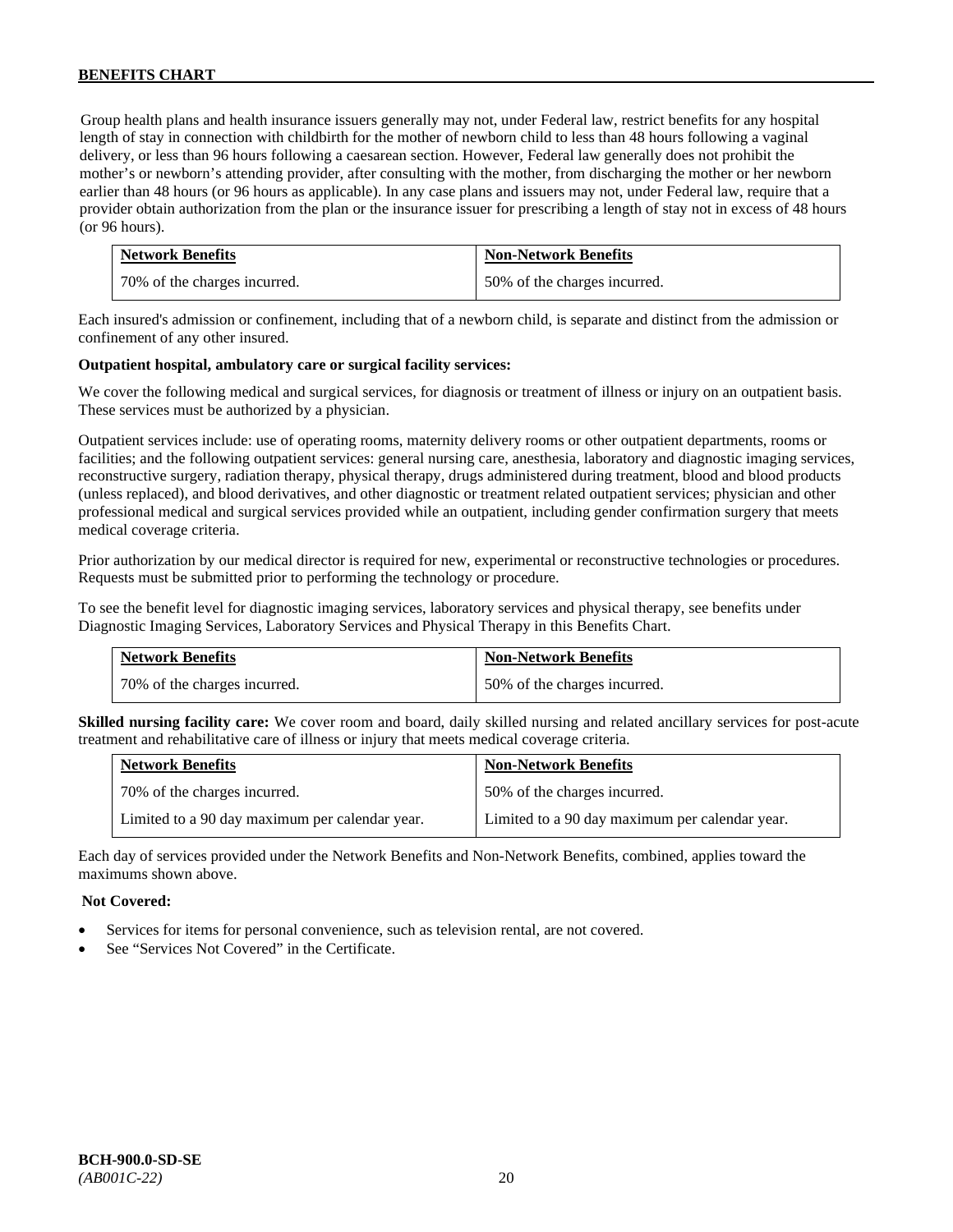## **INFERTILITY DIAGNOSIS**

#### **Covered Services:**

We cover the diagnosis of infertility. These services include diagnostic procedures and tests provided in connection with an infertility evaluation, office visits and consultations to diagnose infertility.

| <b>Network Benefits</b>       | <b>Non-Network Benefits</b>  |
|-------------------------------|------------------------------|
| 170% of the charges incurred. | 50% of the charges incurred. |

Coverage is limited to office visits and consultations to diagnose infertility. Treatment is not covered.

## **Not Covered:**

- Infertility/fertility treatment, including but not limited to, office visits, laboratory services, diagnostic imaging services and fertility drugs; reversal of sterilization; and sperm, ova or embryo acquisition, retrieval or storage; however, we cover office visits and consultations to diagnose infertility.
- Services related to the establishment of surrogate pregnancy and fees for a surrogate. However, pregnancy and maternity services are covered for an insured under this Benefits Chart, including a surrogate pregnancy.
- See "Services Not Covered" in the Certificate.

## **LABORATORY SERVICES**

#### **Covered Services:**

We cover laboratory tests when ordered by a provider and provided in a clinic or outpatient hospital facility.

We cover services provided in a clinic or outpatient hospital facility. To see the benefit level for inpatient hospital or skilled nursing facility services, see benefits under Inpatient Hospital and Skilled Nursing Facility Services.

### **Prostate-specific antigen (PSA) testing**

| Network Benefits                                            | <b>Non-Network Benefits</b>  |
|-------------------------------------------------------------|------------------------------|
| 100% of the charges incurred.<br>Deductible does not apply. | 50% of the charges incurred. |

#### **All other laboratory services**

#### **Services for illness or injury**

| <b>Network Benefits</b>                                     | <b>Non-Network Benefits</b>  |
|-------------------------------------------------------------|------------------------------|
| 100% of the charges incurred.<br>Deductible does not apply. | 50% of the charges incurred. |

#### **Preventive Services**

Laboratory services associated with preventive services are covered at the benefit level shown in the "Preventive Services" section of this Benefits Chart.

## **Not Covered:**

See "Services Not Covered" in the Certificate.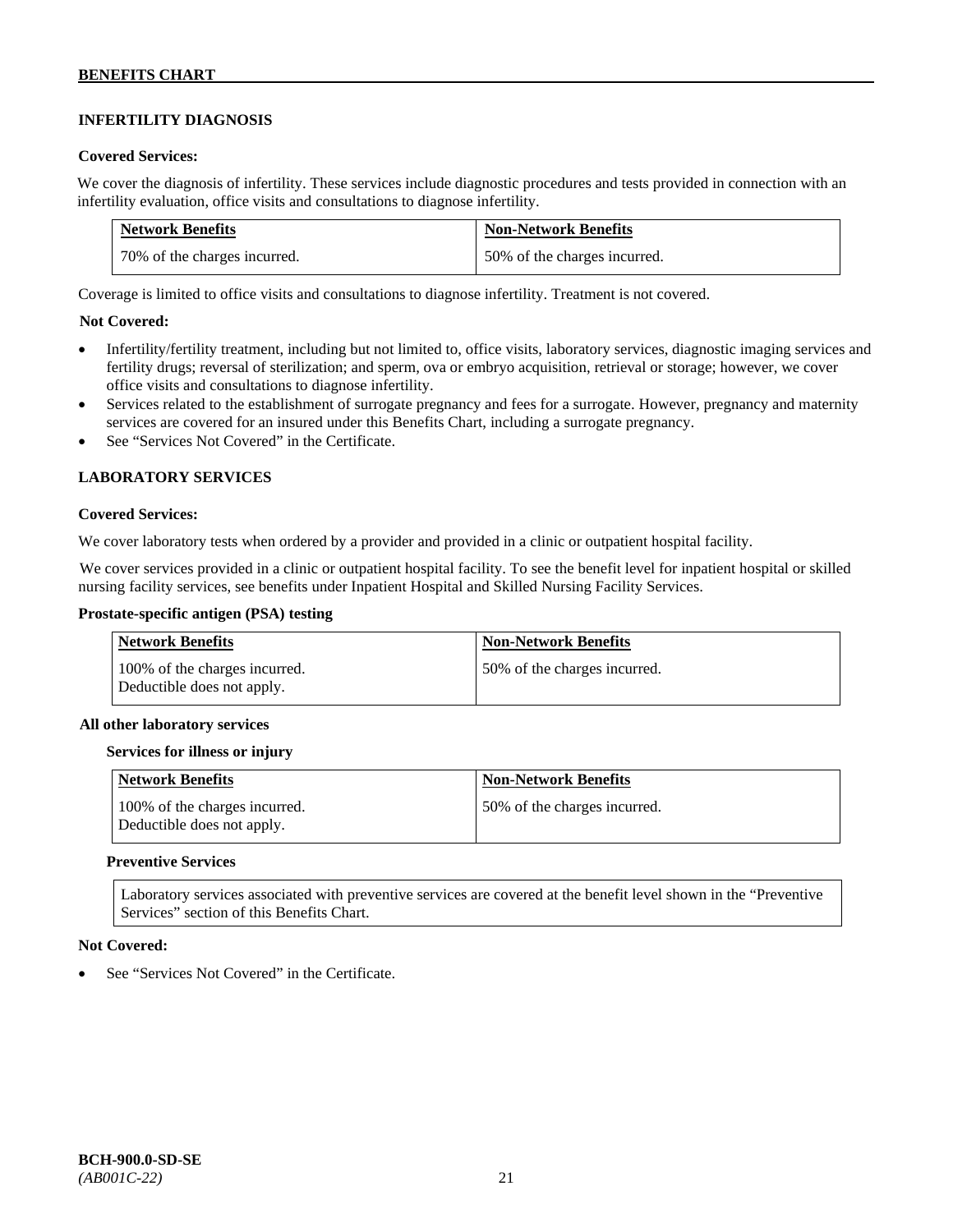## **MASTECTOMY RECONSTRUCTION BENEFIT**

#### **Covered Services:**

We cover reconstruction of the breast on which the mastectomy has been performed; surgery and reconstruction of the other breast to produce symmetrical appearance, and prostheses and physical complications of all stages of mastectomy, including lymphedemas.

| <b>Network Benefits</b>                              | <b>Non-Network Benefits</b>                           |
|------------------------------------------------------|-------------------------------------------------------|
| Coverage level is same as corresponding Network      | Coverage level is same as corresponding Non-Network   |
| Benefits, depending on type of service provided such | Benefits, depending on type of service provided, such |
| as Office Visits for Illness or Injury, Inpatient or | as Office Visits for Illness or Injury, Inpatient or  |
| Outpatient Hospital Services.                        | <b>Outpatient Hospital Services.</b>                  |

#### **Not Covered:**

See "Services Not Covered" in the Certificate.

## **MEDICATION THERAPY DISEASE MANAGEMENT PROGRAM**

#### **Covered Services:**

If you meet our criteria for coverage, you may qualify for our Medication Therapy Disease Management Program.

The program covers consultations with a designated network pharmacist.

Covered services are based on established medical policies, which are subject to periodic review and modification by the medical directors. These medical policies (medical coverage criteria) are available online at [healthpartners.com](http://www.healthpartners.com/) or by calling Member Services.

| <b>Network Benefits</b>                                     | <b>Non-Network Benefits</b> |
|-------------------------------------------------------------|-----------------------------|
| 100% of the charges incurred.<br>Deductible does not apply. | No coverage.                |

#### **Not Covered:**

See "Services Not Covered" in the Certificate.

## **OFFICE VISITS FOR ILLNESS OR INJURY**

## **Covered Services:**

We cover the following when medically necessary: professional medical and surgical services and related supplies, including biofeedback, of physicians and other health care providers; blood and blood products (unless replaced) and blood derivatives.

We cover diagnosis and treatment of illness or injury to the eyes. Where contact or eyeglass lenses are prescribed as medically necessary for the post-operative treatment of cataracts or for the treatment of aphakia, acute or chronic corneal pathology, or keratoconus, we cover the initial evaluation, lenses and fitting. Insureds must pay for lens replacement beyond the initial pair.

We cover medically necessary professional services by a licensed physician or audiologist appropriate for the treatment of hearing impairment to a person under the age of 19. Hearing aids are not covered.

Services received via video, e-visit or telephone are covered under the "Telehealth/Telemedicine Services" section.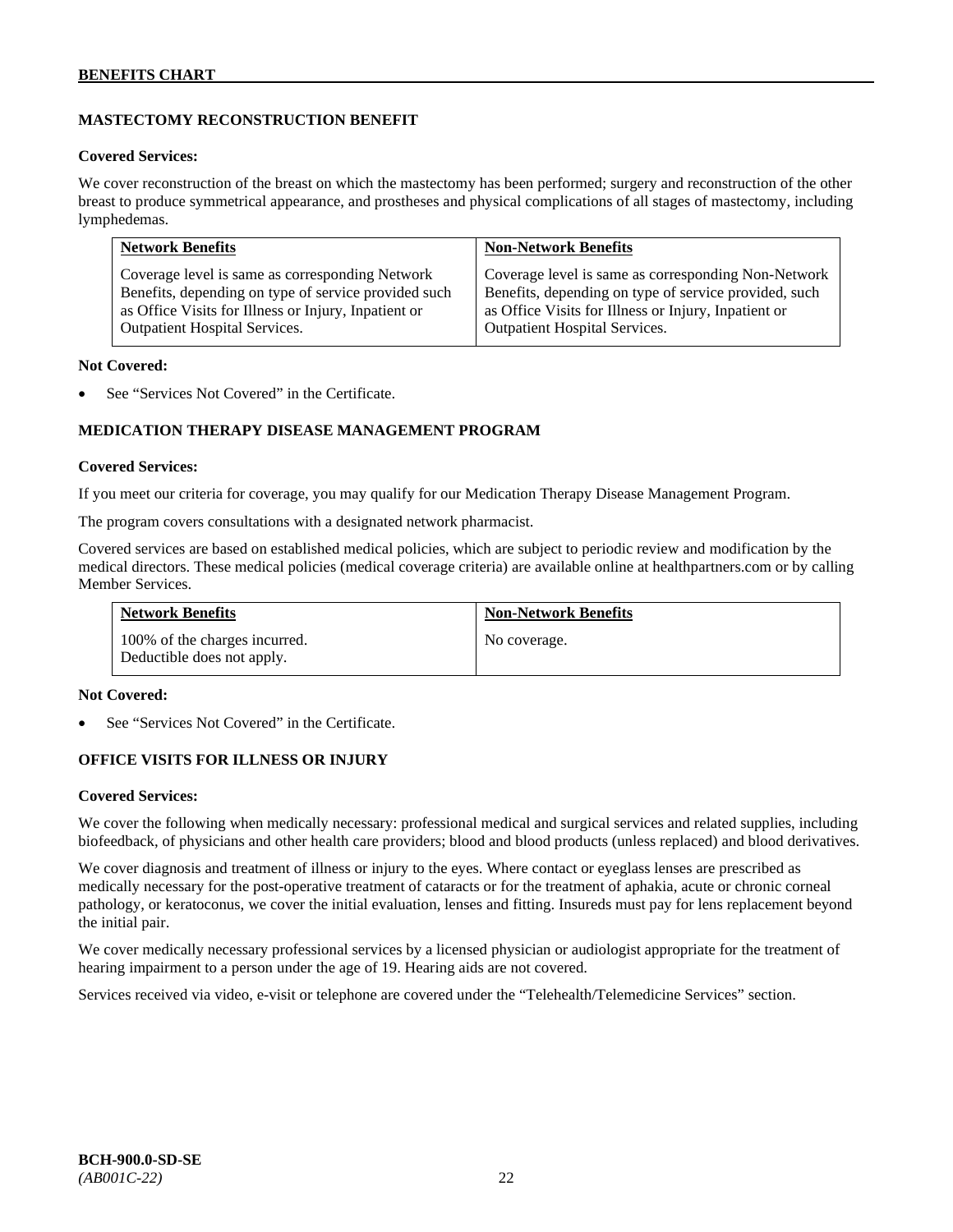## **Office visits**

## **Primary Care Providers**

| <b>Network Benefits</b>                                                                                     | <b>Non-Network Benefits</b>  |
|-------------------------------------------------------------------------------------------------------------|------------------------------|
| 100% of the charges incurred, subject to your<br>copayment of \$35 per visit.<br>Deductible does not apply. | 50% of the charges incurred. |

## **Specialty Care Providers**

| <b>Network Benefits</b>                                                                                     | <b>Non-Network Benefits</b>  |
|-------------------------------------------------------------------------------------------------------------|------------------------------|
| 100% of the charges incurred, subject to your<br>copayment of \$70 per visit.<br>Deductible does not apply. | 50% of the charges incurred. |

## **Convenience clinics**

| <b>Network Benefits</b>                                                                                     | <b>Non-Network Benefits</b>  |
|-------------------------------------------------------------------------------------------------------------|------------------------------|
| 100% of the charges incurred, subject to your<br>copayment of \$15 per visit.<br>Deductible does not apply. | 50% of the charges incurred. |

## **Injections administered in a physician's office, other than immunizations:**

## **Allergy Injections**

| <b>Network Benefits</b>                                                                                              | <b>Non-Network Benefits</b>  |
|----------------------------------------------------------------------------------------------------------------------|------------------------------|
| 100% of the charges incurred, subject to your<br>copayment of \$2 per date of service.<br>Deductible does not apply. | 50% of the charges incurred. |

## **All other injections**

| <b>Network Benefits</b>                                                                                              | <b>Non-Network Benefits</b>  |
|----------------------------------------------------------------------------------------------------------------------|------------------------------|
| 100% of the charges incurred, subject to your<br>copayment of \$2 per date of service.<br>Deductible does not apply. | 50% of the charges incurred. |

## **Not Covered:**

- Court ordered treatment.
- See "Services Not Covered" in the Certificate.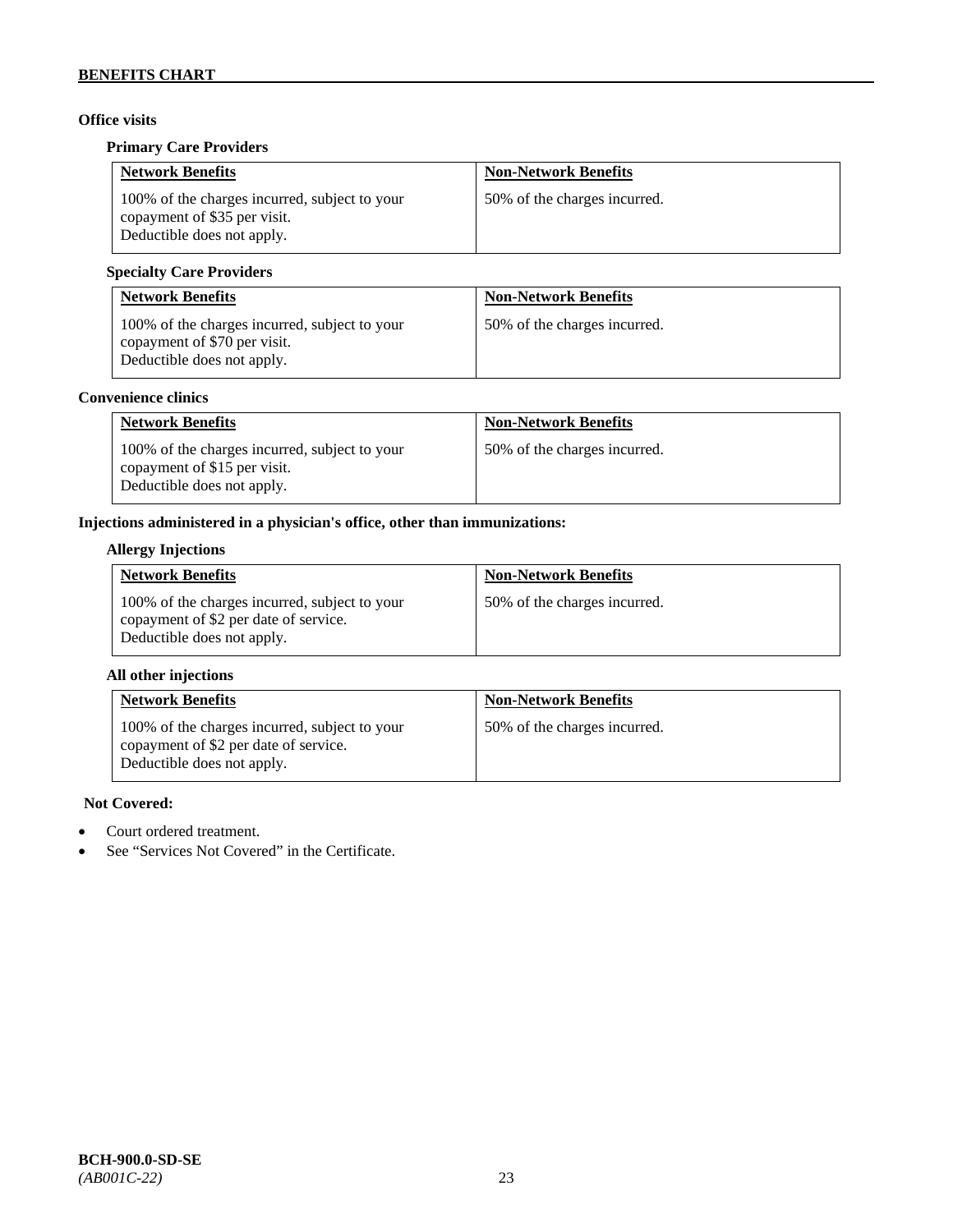## **PEDIATRIC EYEWEAR**

### **Covered Services:**

- We cover pediatric eyewear for children.
- Routine eye exams are covered under the "Preventive Services" section.

| <b>Network Benefits</b>      | <b>Non-Network Benefits</b> |
|------------------------------|-----------------------------|
| 70% of the charges incurred. | No coverage.                |

### **Limitations:**

- Coverage under this provision will continue until the end of the month in which the child turns age 19.
- Limited to one of the following per calendar year:
	- o one pair of eyeglasses including one set of prescription lenses, frames from our designated eyewear collection, and anti-scratch coating; or
	- o one pair of non-disposable contact lenses; or
	- a one-year supply of disposable contact lenses.
- Contact lens fittings are limited to two per calendaryear.

#### **Not Covered:**

- Frames that are not included in our designated eyewear collection. However, one pair of lenses will be covered if an insured chooses frames outside our designated eyewear collection.
- More than one pair of lenses or frames or non-disposable contacts per calendar year, regardless of the reason. This includes replacement of eyeglasses or contact lenses due to loss, breakage, theft, or change in prescription.
- Safety glasses or goggles for sports or vocational reasons.
- Upgrades including, but not limited to, UV protection and no-line multifocal lenses.
- See "Services Not Covered" in the Certificate.

## **PHYSICAL THERAPY, OCCUPATIONAL THERAPY AND SPEECH THERAPY**

## **Covered Services:**

We cover the following physical therapy, occupational therapy and speech therapy services:

- Medically necessary rehabilitative care to correct the effects of illness or injury.
- Habilitative care rendered for congenital, developmental or medical conditions which have significantly limited the successful initiation of normal speech and normal motor development.

Massage therapy which is performed in conjunction with other treatment/modalities by a physical or occupational therapist, is part of a prescribed treatment plan and is not billed separately is covered.

We cover services provided in a clinic. We also cover physical therapy provided in an outpatient hospital facility. To see the benefit level for inpatient hospital or skilled nursing facility services, see benefits under Inpatient Hospital and Skilled Nursing Facility Services.

#### **Rehabilitative care**

| <b>Network Benefits</b>                                                                                     | <b>Non-Network Benefits</b>  |
|-------------------------------------------------------------------------------------------------------------|------------------------------|
| 100% of the charges incurred, subject to your<br>copayment of \$35 per visit.<br>Deductible does not apply. | 50% of the charges incurred. |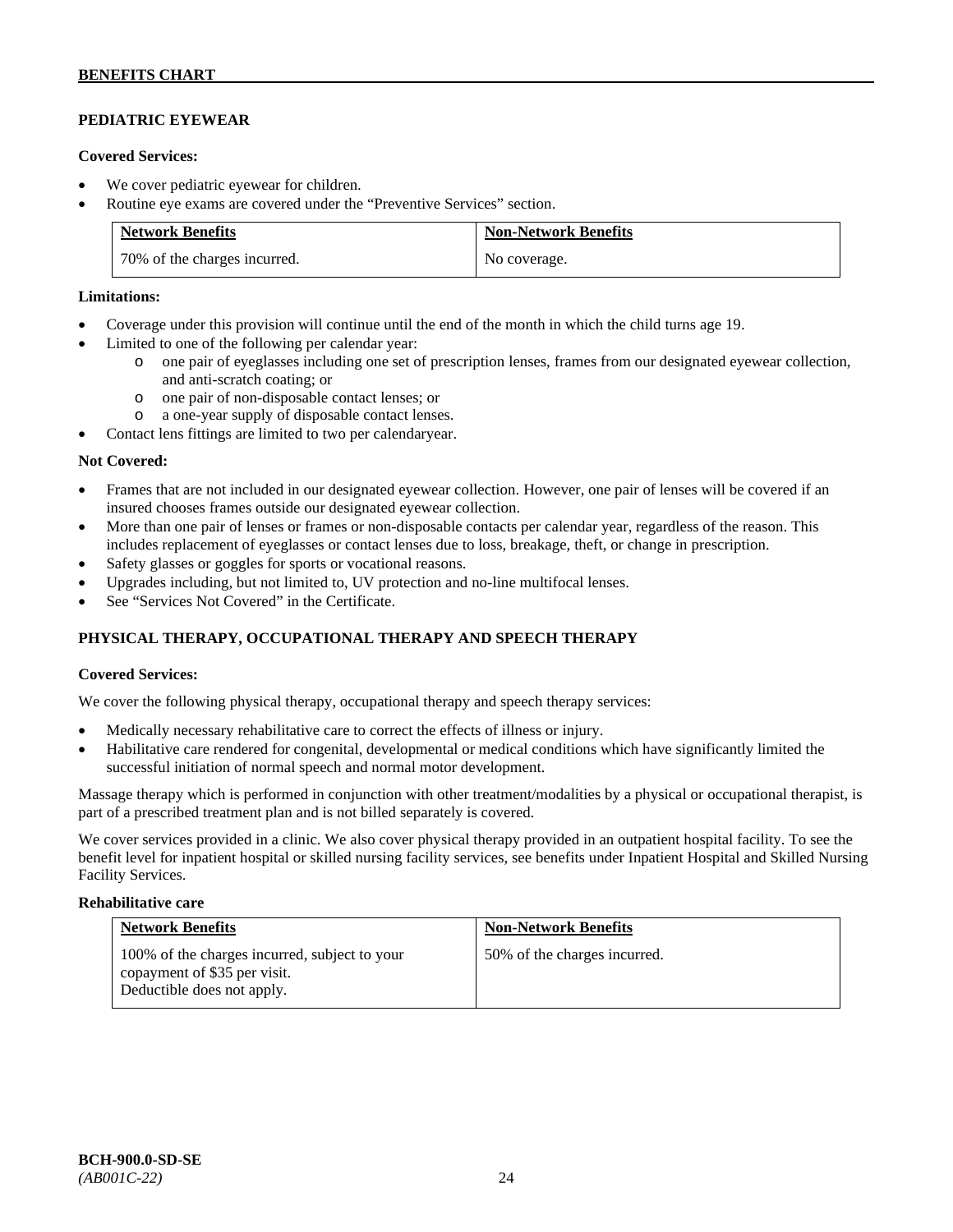## **Habilitative care**

| <b>Network Benefits</b>                                                                                     | <b>Non-Network Benefits</b>  |
|-------------------------------------------------------------------------------------------------------------|------------------------------|
| 100% of the charges incurred, subject to your<br>copayment of \$35 per visit.<br>Deductible does not apply. | 50% of the charges incurred. |

#### **Not Covered:**

- Massage therapy for the purpose of comfort or convenience of the Insured.
- See "Services Not Covered" in the Certificate.

## **PRE-DIABETES DISEASE MANAGEMENT PROGRAM**

#### **Covered Services:**

If you meet our criteria for coverage, you may qualify for the Pre-diabetes Disease Management Program through Omada Health.

The program covers group health coaching which focuses on weight loss, exercise, behavior modification and health education at select locations determined by the plan.

| <b>Network Benefits</b>                                     | <b>Non-Network Benefits</b> |
|-------------------------------------------------------------|-----------------------------|
| 100% of the charges incurred.<br>Deductible does not apply. | Not applicable.             |

#### **Not Covered:**

See "Services Not Covered" in the Certificate.

## **PRESCRIPTION DRUG SERVICES**

#### **Covered Services:**

We cover prescription drugs and medications, which can be self-administered or are administered in a physician's office. We will not exclude coverage of off-label use of drugs to treat cancer or life threatening conditions on the grounds that the drug has not been approved by the FDA for that indication if that drug is recognized for the treatment of such indication in one of the standard reference compendia and when an appropriate level of evidence or medical necessity is met.

#### **For Network Benefits, drugs and medications must be obtained at a Network Pharmacy.**

## **If a copayment is required, you must pay one copayment for each 31-day supply, or portion thereof, unless otherwise indicated below.**

#### **Outpatient drugs (except as specified below)**

| <b>Network Benefits</b>                                                                                                                    | <b>Non-Network Benefits</b>  |
|--------------------------------------------------------------------------------------------------------------------------------------------|------------------------------|
| 100% of the charges incurred, subject to your<br>copayment of \$15 for generic formulary drugs and \$50<br>for brand name formulary drugs. | 50% of the charges incurred. |
| In no event will your cost for a formulary insulin drug<br>exceed \$25.                                                                    |                              |
| Non-formulary drugs are covered at 100% of the<br>charges incurred, subject to your copayment of \$100.                                    |                              |
| Deductible does not apply.                                                                                                                 |                              |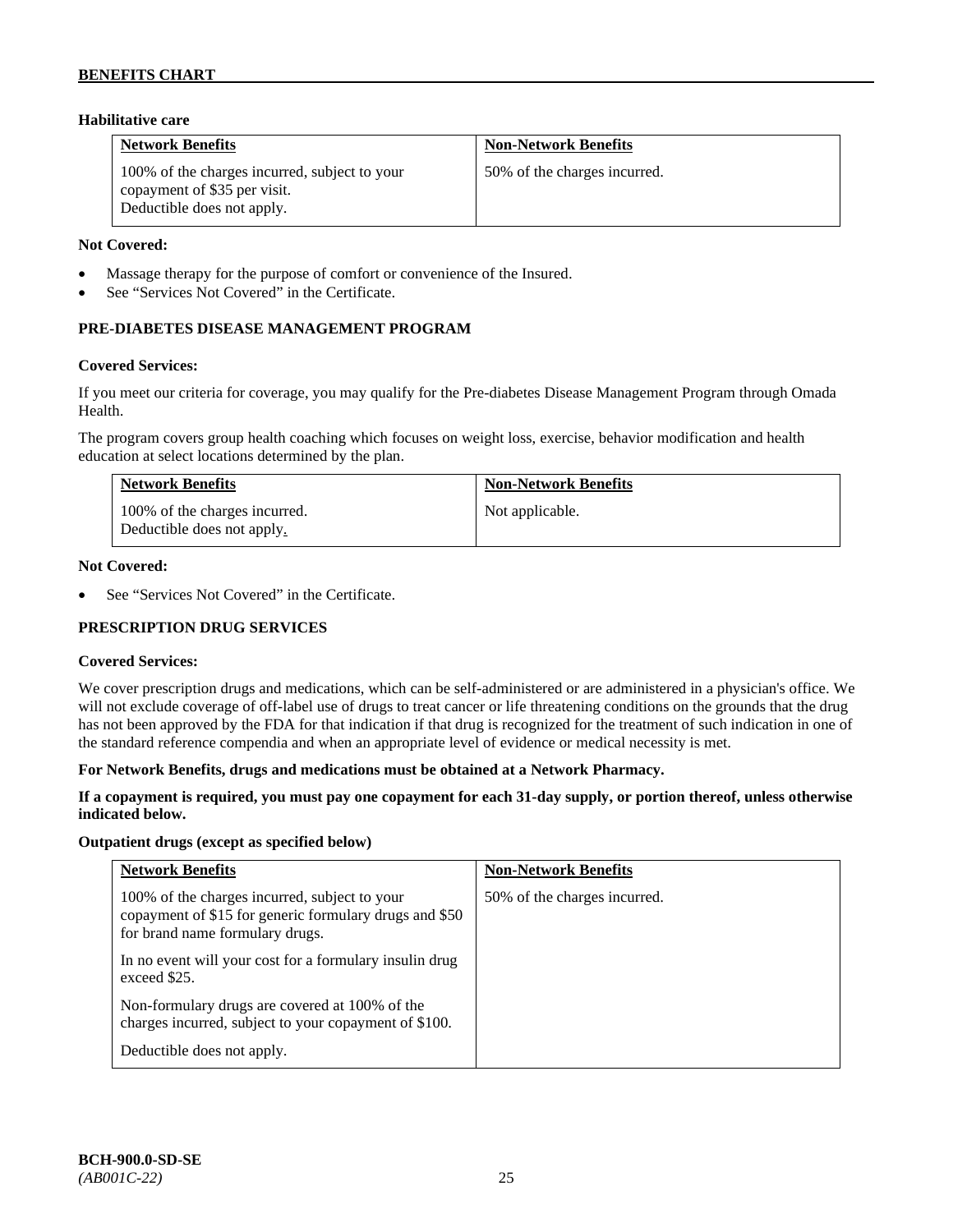## **Mail order drugs**

| <b>Network Benefits</b>                                                                                                                                                                                                                               | <b>Non-Network Benefits</b>                                                                                                |
|-------------------------------------------------------------------------------------------------------------------------------------------------------------------------------------------------------------------------------------------------------|----------------------------------------------------------------------------------------------------------------------------|
| For your convenience, you may also get up to a 93-day<br>supply of outpatient prescription drugs that can be self-<br>administered through the designated mail order service.<br>Specialty drugs are not available through the mail order<br>service. | See Network mail order drugs benefit.<br>Mail order drugs are only available through the<br>designated mail order service. |

### **Specialty drugs that are self-administered**

| <b>Network Benefits</b>                                                                                                                                                                                                                         | <b>Non-Network Benefits</b> |
|-------------------------------------------------------------------------------------------------------------------------------------------------------------------------------------------------------------------------------------------------|-----------------------------|
| 80% of the charges incurred, up to a maximum<br>copayment of \$300.<br>Deductible does not apply.<br>For Network Benefits, specialty drugs are limited to<br>drugs on the specialty drug list and must be obtained<br>from a designated vendor. | No coverage.                |

In order for the plan to better manage available manufacturer-funded copayment assistance, copayments for certain specialty medications may vary and be set to approximate the maximum of any available manufacturer-funded copayment assistance programs. However, in no case will true out-of-pocket costs to the insured be greater than the maximum copayment/coinsurance shown in this Benefits Chart. Manufacturer-funded copayment assistance received by an insured will not apply to the insured's annual deductible or out-of-pocket limit.

#### **Drugs for treatment of growth deficiency**

| <b>Network Benefits</b>                                                                                                                            | <b>Non-Network Benefits</b>  |
|----------------------------------------------------------------------------------------------------------------------------------------------------|------------------------------|
| 70% of the charges incurred.<br>Deductible does not apply.                                                                                         | 50% of the charges incurred. |
| For Network Benefits, growth deficiency drugs are<br>limited to drugs on the specialty drug list and must be<br>obtained from a designated vendor. |                              |

## **Tobacco cessation drugs are covered for all FDA-approved tobacco cessation drugs**

| <b>Network Benefits</b>                                     | <b>Non-Network Benefits</b>  |
|-------------------------------------------------------------|------------------------------|
| 100% of the charges incurred.<br>Deductible does not apply. | 50% of the charges incurred. |

#### **Contraceptive drugs**

| <b>Network Benefits</b>                                                                                                                                         | <b>Non-Network Benefits</b>  |
|-----------------------------------------------------------------------------------------------------------------------------------------------------------------|------------------------------|
| 100% of the charges incurred for formulary drugs.<br>Deductible does not apply.                                                                                 | 50% of the charges incurred. |
| If a physician requests that a non-formulary<br>contraceptive drug be dispensed as written, the drug<br>will be covered at 100%, not subject to the deductible. |                              |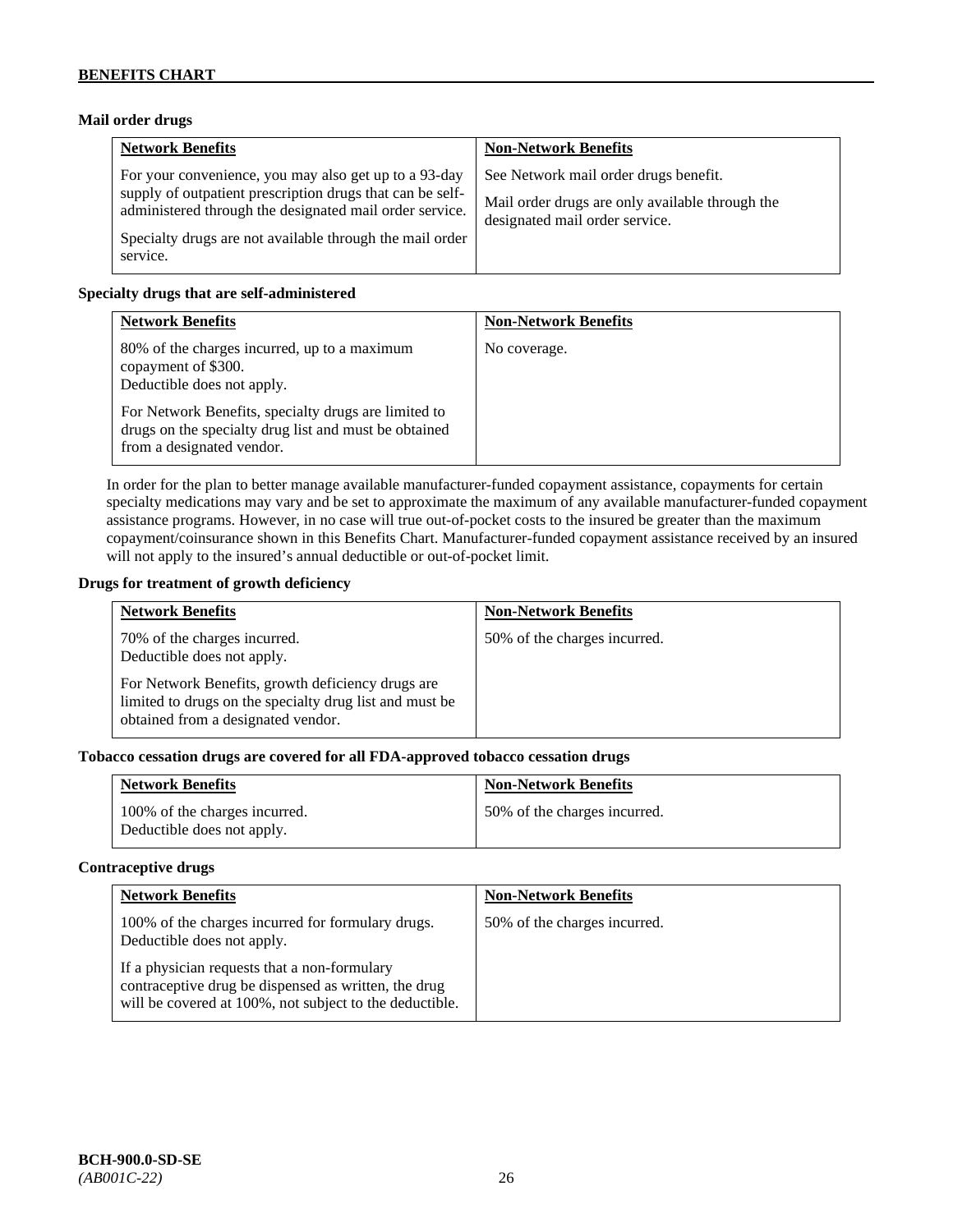**ACA preventive medications.** We cover preventive medications currently recommended by USPSTF with an A or B rating if they are prescribed by your medical provider and they are listed on our Commercial ACA Preventive Drug List. Preventive medications are subject to periodic review and modification. Changes would be effective in accordance with the federal rules and reflected in our current medical coverage criteria for preventive care services.

| <b>Network Benefits</b>                                     | <b>Non-Network Benefits</b>  |
|-------------------------------------------------------------|------------------------------|
| 100% of the charges incurred.<br>Deductible does not apply. | 50% of the charges incurred. |

## **Limitations:**

- Certain drugs may require prior authorization as indicated on the Formulary. HealthPartners may require prior authorization for the drug and also the site where the drug will be provided. Certain drugs are subject to our utilization review process and quantity limits as indicated on our Formulary.
- Certain non-formulary drugs require prior authorization. In addition, certain drugs may be subject to any quantity limits applied as part of our trial program. The trial drug program applies to new prescriptions for certain drugs which have high toxicity, low tolerance, high costs and/or high potential for waste. Trial drugs are indicated on the formulary and/or the Specialty Drug List. Your first fill of a trial drug may be limited to less than a month supply. If the drug is well tolerated and effective, you will receive the remainder of your first month supply.
- If an insured requests a brand name drug when there is a generic equivalent, the brand name drug will be covered up to the charge that would apply to the generic drug, minus any required copayment. If a physician requests that a brand name drug be dispensed as written, the drug will be paid at the non-formulary benefit.
- We may require Insureds to try over-the-counter (OTC) drug alternatives before approving more costly formulary prescription drugs.
- Unless otherwise specified in the "Prescription Drug Services" section, you may receive up to a 31-day supply per prescription.
- New prescriptions to treat certain chronic conditions are limited to a 31-day supply.
- A 93-day supply will be covered and dispensed only at pharmacies that participate in our extended day supply program.
- No more than a 31-day supply of Specialty Drugs will be covered and dispensed at a time, unless it is a manufacturer supplied drug that cannot be split that supplies the insured with more than a 31-day supply.

## **Not Covered:**

- Replacement of prescription drugs, medications, equipment and supplies due to loss, damage or theft.
- Nonprescription (over the counter) drugs or medications, including, but not limited to, vitamins, supplements, homeopathic remedies, and non-FDA approved drugs, unless listed on the Formulary and prescribed by a physician or legally authorized health care provider under applicable state and federal law. We cover off-label use of drugs to treat cancer as specified in the "Prescription Drug Services" section of this Benefits Chart. This exclusion does not include over-the-counter contraceptives for women as allowed under the Affordable Care Act when the Insured obtains a prescription for the item. In addition, if the Insured obtains a prescription, this exclusion does not include aspirin to prevent cardiovascular disease for men and women of certain ages; folic acid supplements for women who may become pregnant; fluoride chemoprevention supplements for children without fluoride in their water source; and iron supplements for children ages 6-12 months who are at risk for anemia.
- All drugs for the treatment of sexual dysfunction.
- Fertility drugs.
- Medical cannabis.
- Drugs on the Excluded Drug List. The Excluded Drug List includes select drugs within a therapy class that are not eligible for coverage. This includes drugs that may be excluded for certain indications. The Excluded Drug List is available a[t HealthPartners.com.](http://www.healthpartners.com/)
- Drugs that are newly approved by the FDA until they are reviewed and approved by HealthPartners Pharmacy and Therapeutics Committee.
- Medical devices approved by the FDA will not be covered under the "Prescription Drug Services" section unless they are on our Formulary. Covered medical devices are generally submitted and reimbursed under your medical benefits.
- See "Services Not Covered" in the Certificate.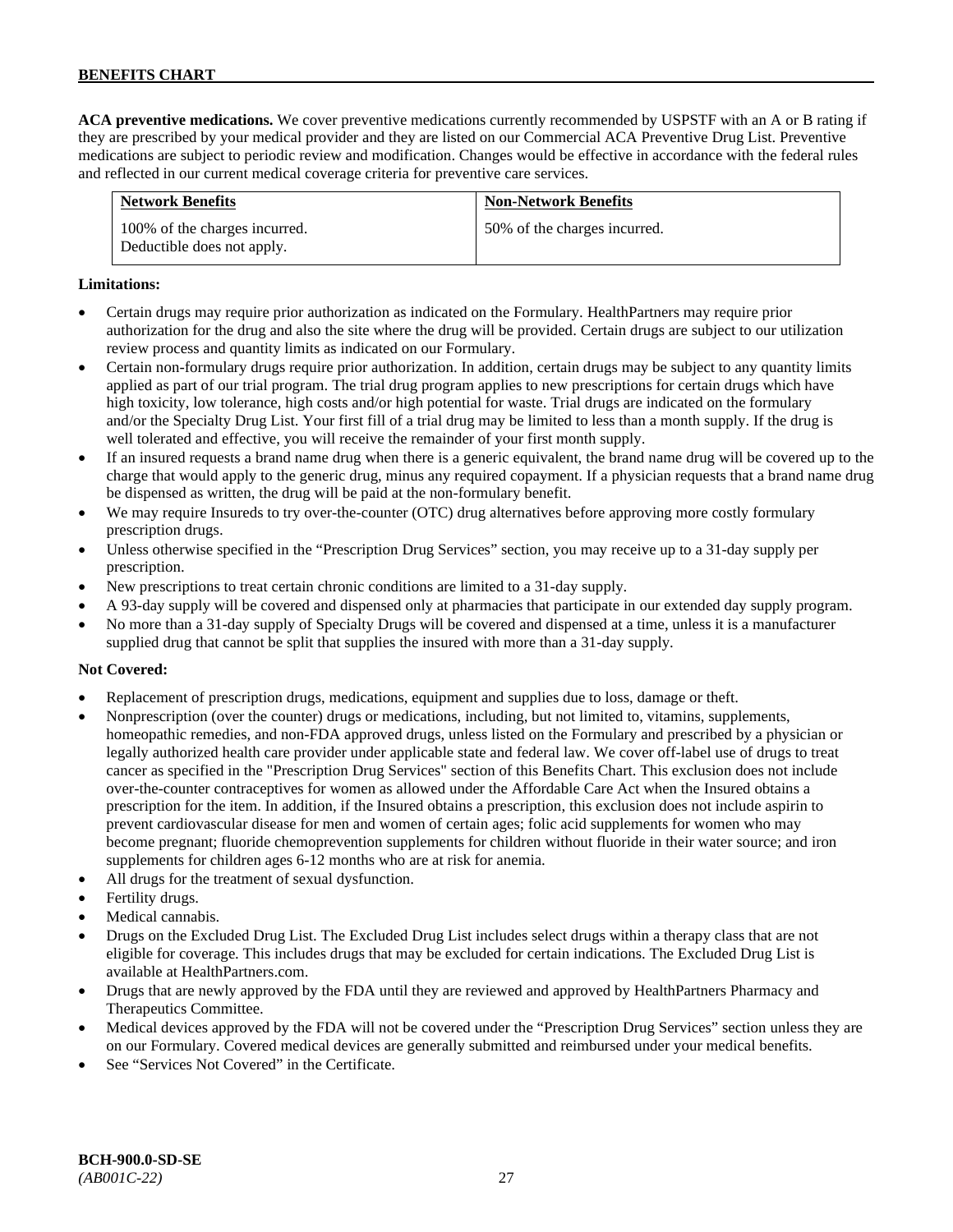## **PREVENTIVE SERVICES**

#### **Applicable Definitions:**

**Routine Preventive Services** are routine healthcare services that include screenings, checkups and counseling to prevent illness, disease or other health problems before symptoms occur.

**Diagnostic Services** are services to help a provider understand your symptoms, diagnose illness, and decide what treatment may be needed. They may be the same services that are listed as preventive services, but they are being used as diagnostic services. Your provider will determine if these services are preventive or diagnostic. These services are not preventive if received as part of a visit to diagnose, manage, or maintain an acute or chronic medical condition, illness or injury. When that occurs, unless otherwise indicated below, standard deductibles, copayments or coinsurance apply.

#### **Covered Services:**

We cover preventive services which meet any of the requirements under the Affordable Care Act (ACA) shown in the bulleted items below. These preventive services are covered at 100% under the Network Benefits with no deductible, copayments or coinsurance. If a preventive service is not required by the ACA and it is covered at a lower benefit level or if a group qualifies for an exemption or accommodation for certain benefits under the ACA, it will be specified below. Preventive benefits mandated under the ACA are subject to periodic review and modification. Changes would be effective in accordance with the federal rules. Preventive services mandated by the ACA include:

- Evidence-based items or services that have in effect a rating of A or B in the current recommendations of the United States Preventive Services Task Force with respect to the individual;
- Immunizations for routine use in children, adolescents, and adults that have in effect a recommendation from the Advisory Committee on Immunization Practices of the Centers for Disease Control and Prevention with respect to the individual;
- With respect to infants, children, and adolescents, evidence-informed preventive care and screenings provided for in comprehensive guidelines supported by the Health Resources and Services Administration; and
- With respect to women, preventive care and screenings provided for in comprehensive guidelines supported by the Health Resources and Services Administration.

Covered services are based on established medical policies, which are subject to periodic review and modification by the medical or dental directors. These medical policies (medical coverage criteria) are available by calling Member Services, or logging on to your "myHealthPartners" account at [HealthPartners.com.](http://www.healthpartners.com/)

#### **ACA and state mandated preventive services are covered as follows:**

**Routine health exams and periodic health assessments.** A physician or health care provider will counsel you as to how often health assessments are needed based on age, sex and health status. This includes screening and counseling for tobacco use and all FDA approved tobacco cessation medications including over-the-counter drugs (as shown in the "Prescription Drug Services" section).

| <b>Network Benefits</b>                                     | <b>Non-Network Benefits</b>  |
|-------------------------------------------------------------|------------------------------|
| 100% of the charges incurred.<br>Deductible does not apply. | 50% of the charges incurred. |

**Child health supervision services**. This includes pediatric preventive services such as newborn screenings, appropriate immunizations, developmental assessments and laboratory services appropriate to the age of the child from birth to 72 months, and appropriate immunizations to age 18.

| <b>Network Benefits</b>                                     | <b>Non-Network Benefits</b>  |
|-------------------------------------------------------------|------------------------------|
| 100% of the charges incurred.<br>Deductible does not apply. | 50% of the charges incurred. |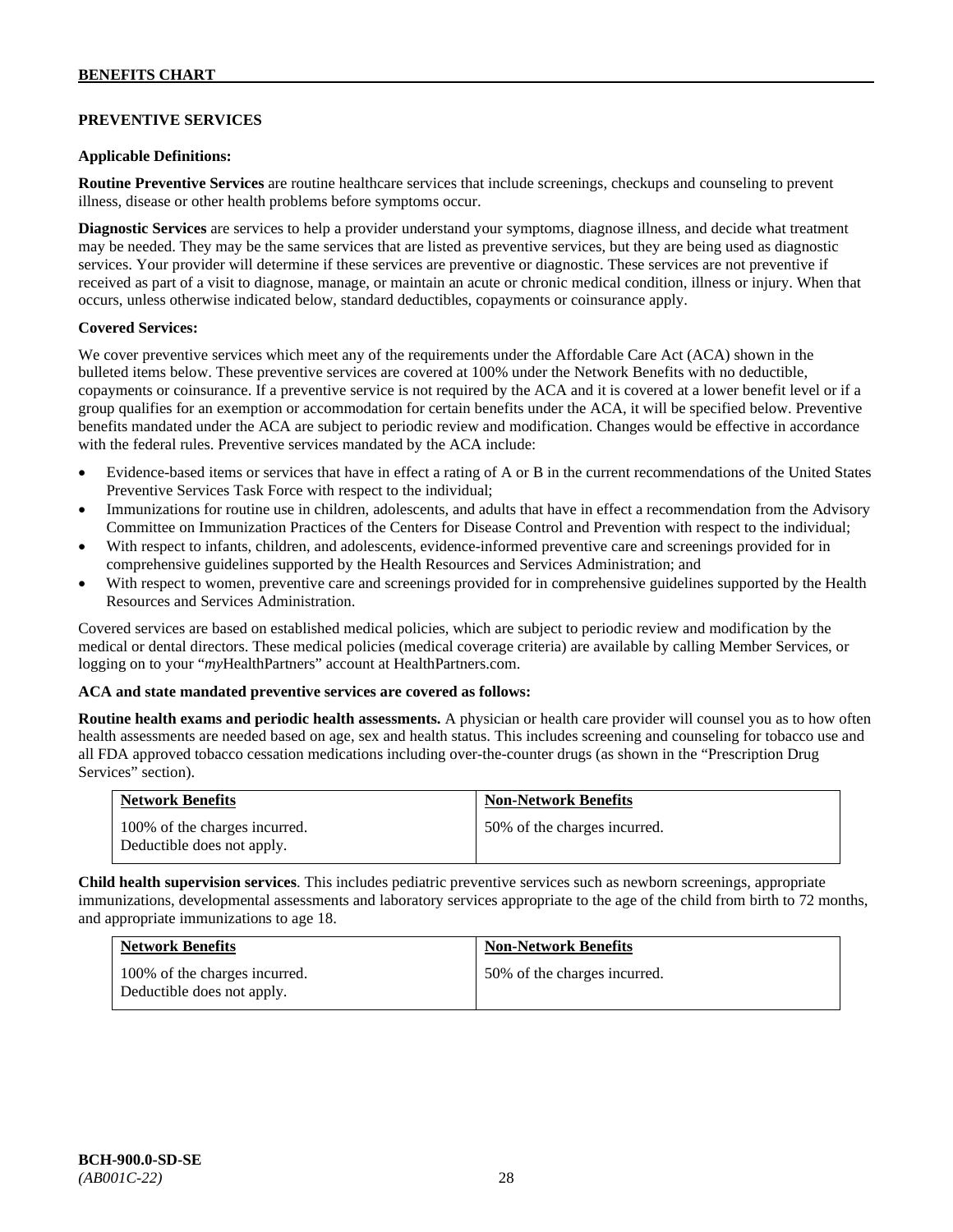### **Routine prenatal care and exams**

| <b>Network Benefits</b>                                     | <b>Non-Network Benefits</b>  |
|-------------------------------------------------------------|------------------------------|
| 100% of the charges incurred.<br>Deductible does not apply. | 50% of the charges incurred. |

**Routine postnatal care.** This includes health exams, assessments, education and counseling relating to the period immediately after childbirth.

| <b>Network Benefits</b>                                     | <b>Non-Network Benefits</b>  |
|-------------------------------------------------------------|------------------------------|
| 100% of the charges incurred.<br>Deductible does not apply. | 50% of the charges incurred. |

**Routine screening procedures for cancer.** This includes colorectal screening or other cancer screenings recommended by the USPSTF with an A or B rating. Women's preventive health services below describe additional routine screening procedures for cancer.

| Network Benefits                                            | <b>Non-Network Benefits</b>  |
|-------------------------------------------------------------|------------------------------|
| 100% of the charges incurred.<br>Deductible does not apply. | 50% of the charges incurred. |

**Professional voluntary family planning services.** This includes services to prevent or delay a pregnancy, including counseling and education. Services must be provided by a licensed provider.

| <b>Network Benefits</b>                                     | <b>Non-Network Benefits</b>  |
|-------------------------------------------------------------|------------------------------|
| 100% of the charges incurred.<br>Deductible does not apply. | 50% of the charges incurred. |

## **Adult immunizations**

| <b>Network Benefits</b>                                     | <b>Non-Network Benefits</b>  |
|-------------------------------------------------------------|------------------------------|
| 100% of the charges incurred.<br>Deductible does not apply. | 50% of the charges incurred. |

**Women's preventive health services.** This includes mammograms, screenings for cervical cancer (pap smears), breast pumps, human papillomavirus (HPV) testing, counseling for sexually transmitted infections, and counseling and screening for human immunodeficiency virus (HIV) and all FDA approved contraceptive methods as prescribed by a doctor, sterilization procedures, education and counseling (see the "Prescription Drug Services" section for coverage of oral contraceptive drugs). For women whose family history is associated with an increased risk for BRCA1 or BRCA2 gene mutations, we cover genetic counseling and BRCA screening without cost sharing, if appropriate and as determined by a physician.

| <b>Network Benefits</b>                                     | <b>Non-Network Benefits</b>  |
|-------------------------------------------------------------|------------------------------|
| 100% of the charges incurred.<br>Deductible does not apply. | 50% of the charges incurred. |

**Obesity Screening and Management.** We cover obesity screening and counseling for all ages during a routine preventive care exam. If you are age 18 or older and have a body mass index of 30 or more, we also cover intensive obesity management to help you lose weight. Your primary care doctor can coordinate these services.

| <b>Network Benefits</b>                                     | <b>Non-Network Benefits</b>  |
|-------------------------------------------------------------|------------------------------|
| 100% of the charges incurred.<br>Deductible does not apply. | 50% of the charges incurred. |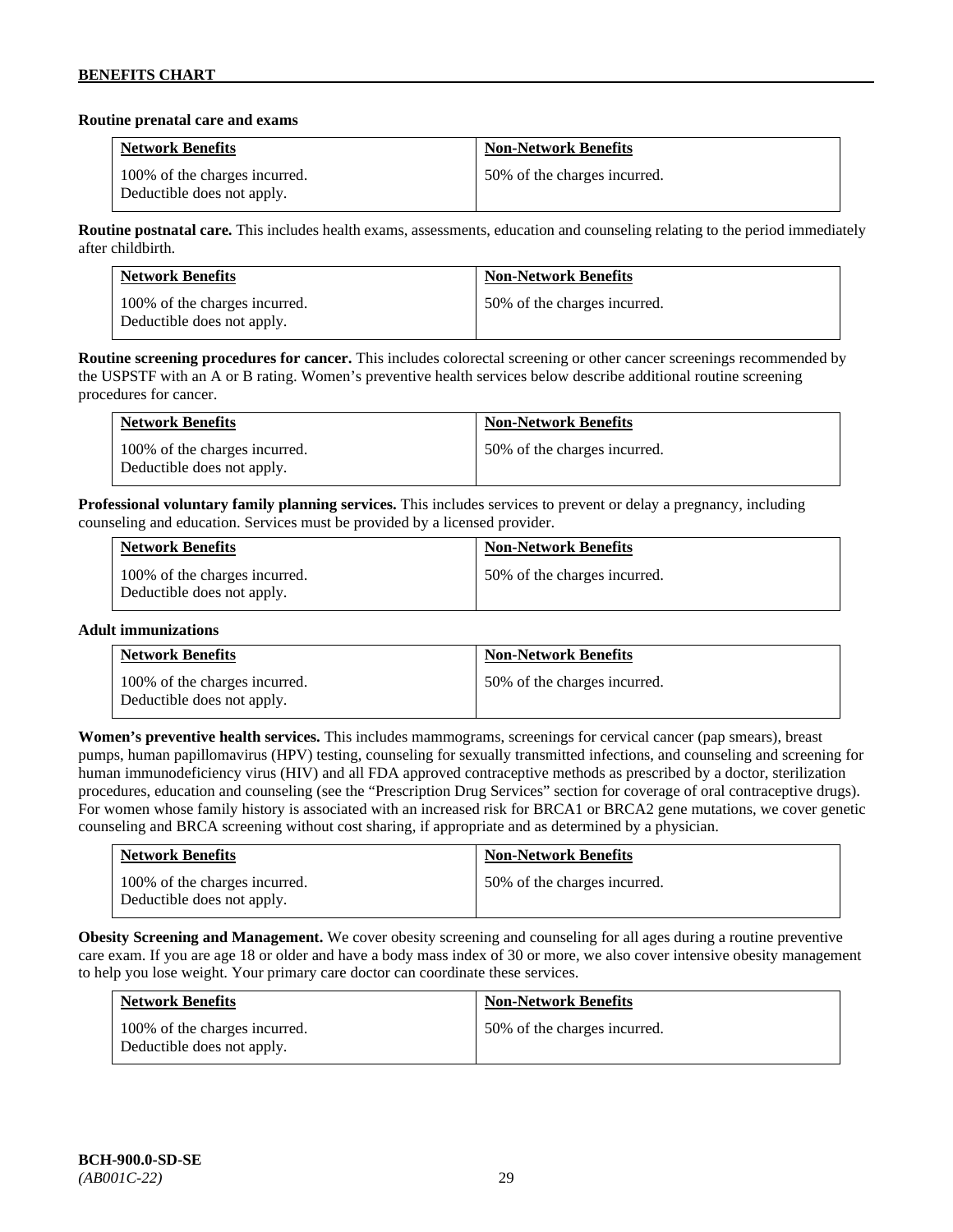## **In addition to any ACA or state mandated preventive services referenced above, we cover the following eligible services:**

#### **Routine eye and hearing exams**

| <b>Network Benefits</b>                                     | <b>Non-Network Benefits</b>  |
|-------------------------------------------------------------|------------------------------|
| 100% of the charges incurred.<br>Deductible does not apply. | 50% of the charges incurred. |

**Ovarian cancer surveillance tests for women who are at risk.** "At risk for ovarian cancer" means (1) having a family history that includes any of the following: one or more first-degree or second-degree relatives with ovarian cancer, clusters of female relatives with breast cancer or nonpolyposis colorectal cancer; or (2) testing positive for BRCA1 or BRCA2 mutations. "Surveillance tests for ovarian cancer" means annual screening using: CA-125 serum tumor marker testing, transvaginal ultrasound, pelvic examination or other proven ovarian cancer screening tests currently being evaluated by the federal Food and Drug Administration or by the National Cancer Institute.

| <b>Network Benefits</b>                              | <b>Non-Network Benefits</b>                             |
|------------------------------------------------------|---------------------------------------------------------|
| Coverage level is same as corresponding Network      | Coverage level is same as corresponding Non-Network     |
| Benefit, depending on type of service provided, such | Benefit, depending on type of service provided, such as |
| as Diagnostic Imaging Services, Laboratory Services  | Diagnostic Imaging Services, Laboratory Services        |
| Office Visits for Illness or Injury or Preventive    | Office Visits for Illness or Injury or Preventive       |
| Services.                                            | Services.                                               |

#### **Limitations:**

• Services are not preventive if received as part of a visit to diagnose, manage or maintain an acute or chronic medical condition, illness or injury. When that occurs, unless otherwise indicated above, standard deductibles, copayments or coinsurance apply.

### **Not Covered:**

See "Services Not Covered" in the Certificate.

## **TELEHEALTH/TELEMEDICINE SERVICES**

#### **Definitions:**

**Telehealth, Telemedicine, or Virtual Care.** This is a means of communication between a health care professional and a patient. This includes the use of secure electronic information, imaging, and communication technologies, including:

- interactive audio or audio-video
- interactive audio with store-and-forward technology
- chat-based and email-based systems
- physician-to-physician consultation
- patient education
- data transmission
- data interpretation
- digital diagnostics (algorithm-enabled diagnostic support)
- digital therapeutics (the use of personal health devices and sensors, either alone or in combination with conventional drug therapies, for disease prevention and management)

Services can be delivered:

Synchronously: the patient and health care professional are engaging with one another at the same time; or Asynchronously: the patient and health care professional engage with each other at different points in time.

**Telephone Visits.** Live, synchronous, interactive encounters over the telephone between a patient and a healthcare provider.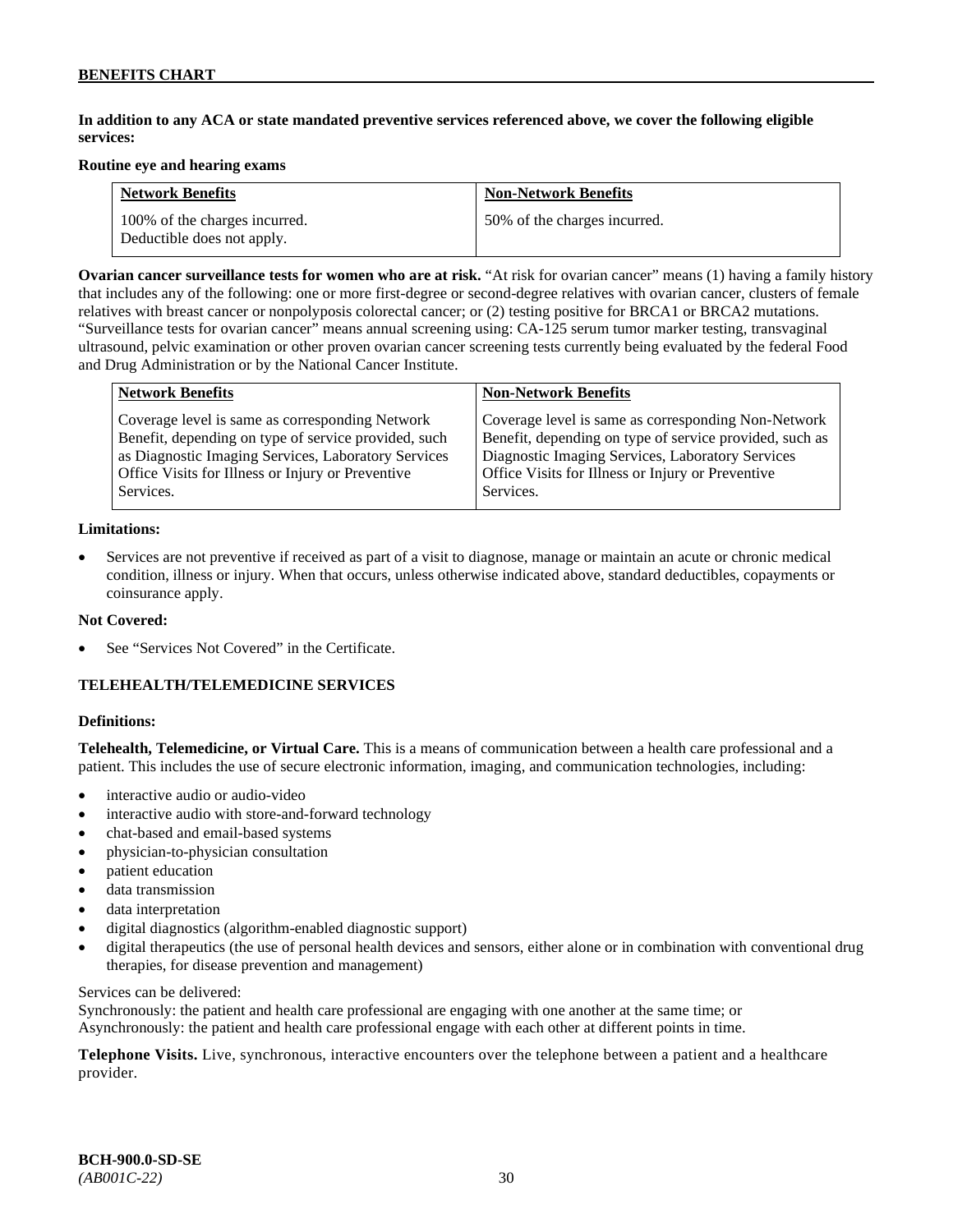**E-visit or chat-based visits.** Asynchronous online or mobile app encounters to discuss a patient's personal health information, vital signs, and other physiologic data or diagnostic images. The healthcare provider reviews and delivers a consultation, diagnosis, prescription or treatment plan after reviewing the patient's visit information.

**Virtuwell.** This is an online service for you to receive a diagnosis and treatment for certain conditions, such as a cold, flu, ear pain and sinus infections. You may access the Virtuwell website at [Virtuwell.com.](https://www.virtuwell.com/)

**Video Visits.** Live, synchronous, interactive encounters using secure web-based video between a patient and a healthcare provider.

#### **Covered Services:**

The Plan covers the following methods of receiving care for services that would be eligible under the Plan if the service were provided in person.

#### **Scheduled Telephone Visits**

| <b>Network Benefits</b>                                                                                     | <b>Non-Network Benefits</b>  |
|-------------------------------------------------------------------------------------------------------------|------------------------------|
| 100% of the charges incurred, subject to your<br>copayment of \$15 per visit.<br>Deductible does not apply. | 50% of the charges incurred. |

#### **E-visits**

#### **Access to online care through Virtuwell at [Virtuwell.com](http://www.virtuwell.com/)**

| <b>Network Benefits</b>                                    | <b>Non-Network Benefits</b> |
|------------------------------------------------------------|-----------------------------|
| 100% of the charges incurred.<br>Deductible does not apply | Not applicable.             |

#### **All other E-visits**

| <b>Network Benefits</b>                                                                                     | <b>Non-Network Benefits</b>  |
|-------------------------------------------------------------------------------------------------------------|------------------------------|
| 100% of the charges incurred, subject to your<br>copayment of \$15 per visit.<br>Deductible does not apply. | 50% of the charges incurred. |

#### **Video visits**

| <b>Network Benefits</b>                                                                                                                                                                          | <b>Non-Network Benefits</b>                                                                                                                            |
|--------------------------------------------------------------------------------------------------------------------------------------------------------------------------------------------------|--------------------------------------------------------------------------------------------------------------------------------------------------------|
| Coverage level is same as corresponding Network<br>benefit, depending on type of service provided, such as<br>Office Visits for Illness or Injury, Inpatient or<br>Outpatient Hospital Services. | Coverage level is same as corresponding Non-Network<br>Benefit, depending on type of service provided, such as<br>Office Visits for Illness or Injury. |

#### **Not Covered:**

See "Services Not Covered" in the Certificate.

## **TRANSPLANT SERVICES**

#### **Applicable Definitions:**

**Autologous.** This is when the source of cells is from the individual's own marrow or stem cells.

**Allogeneic.** This is when the source of cells is from a related or unrelated donor's marrow or stem cells.

**Autologous Bone Marrow Transplant.** This is when the bone marrow is harvested from the individual and stored. The patient undergoes treatment which includes tumor ablation with high-dose chemotherapy and/or radiation. The bone marrow is reinfused (transplanted).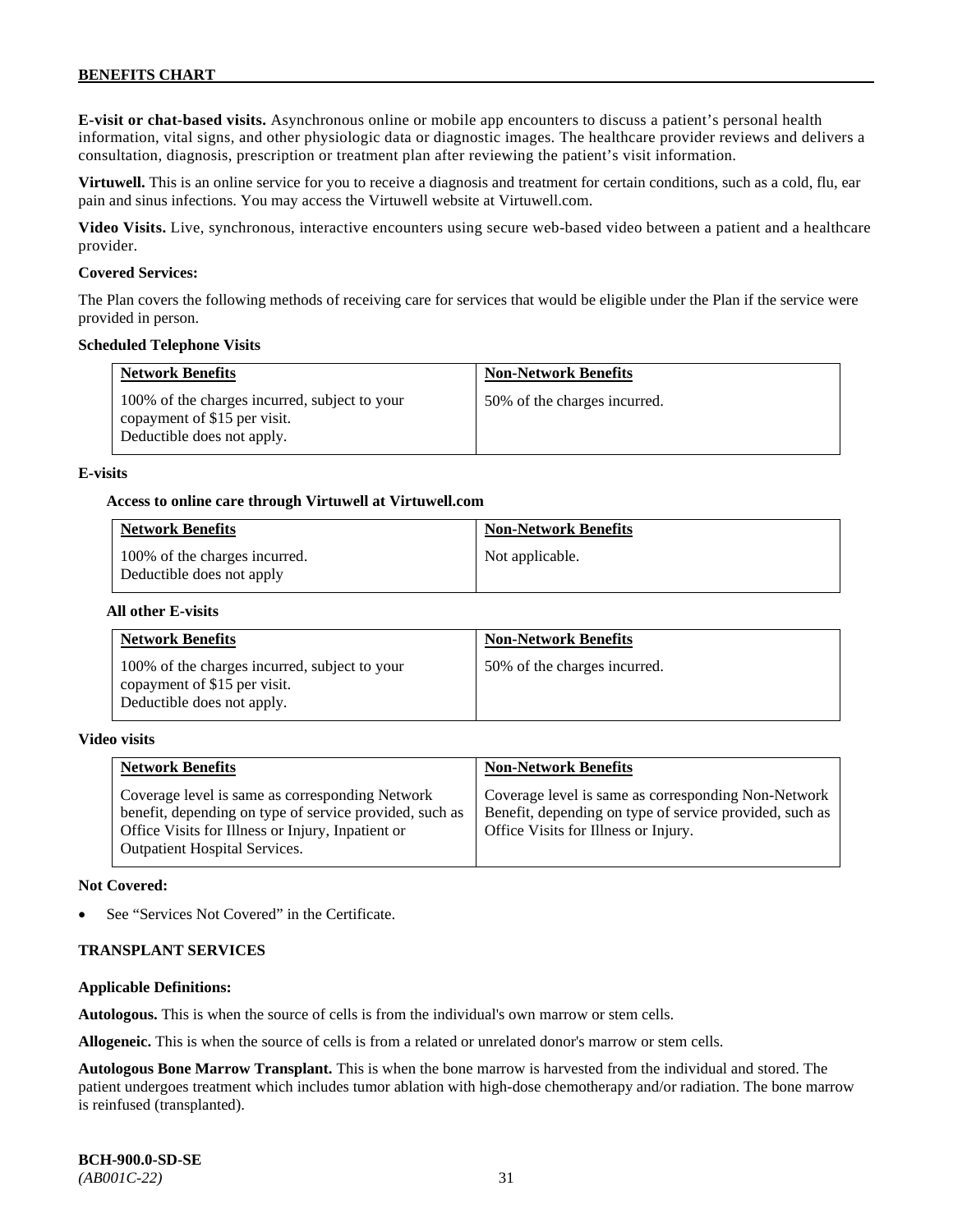**Allogeneic Bone Marrow Transplant.** This is when the bone marrow is harvested from the related or unrelated donor and stored. The patient undergoes treatment which includes tumor ablation with high-dose chemotherapy and/or radiation. The bone marrow is reinfused (transplanted).

**Autologous/Allogeneic Stem Cell Support.** This is a treatment process that includes stem cell harvest from either bone marrow or peripheral blood, tumor ablation with high-dose chemotherapy and/or radiation, stem cell reinfusion, and related care. Autologous/allogeneic bone marrow transplantation and high dose chemotherapy with peripheral stem cell rescue/support are considered to be autologous/allogeneic stem cell support.

**Designated Transplant Center.** This is any health care provider, group or association of health care providers designated by us to provide services, supplies or drugs for specified transplants for our Insureds.

**Transplant Services.** This is transplantation (including retransplants) of the human organs or tissue listed below, including all related post-surgical treatment, follow-up care and drugs and multiple transplants for a related cause. Transplant services do not include other organ or tissue transplants or surgical implantation of mechanical devices functioning as a human organ, except surgical implantation of an FDA approved Ventricular Assist Device (VAD) or total artificial heart, functioning as a temporary bridge to heart transplantation.

Prior authorization is required prior to consultation to support coordination of care and benefits.

#### **Covered Services:**

We cover eligible transplant services (as defined above) while you are covered under this Benefits Chart. Transplants that will be considered for coverage are limited to the following:

- Kidney transplants for end-stage disease.
- Cornea transplants for end-stage disease.
- Heart transplants for end-stage disease.
- Lung transplants or heart/lung transplants for: (1) primary pulmonary hypertension; (2) Eisenmenger's syndrome; (3) end-stage pulmonary fibrosis; (4) alpha 1 antitrypsin disease; (5) cystic fibrosis; and (6) emphysema.
- Liver transplants for: (1) biliary atresia in children; (2) primary biliary cirrhosis; (3) post-acute viral infection (including hepatitis A, hepatitis B antigen e negative and hepatitis C) causing acute atrophy or post-necrotic cirrhosis; (4) primary sclerosing cholangitis; (5) alcoholic cirrhosis; and (6) hepatocellular carcinoma.
- Allogeneic bone marrow transplants or peripheral stem cell support associated with high dose chemotherapy for: (1) acute myelogenous leukemia; (2) acute lymphocytic leukemia; (3) chronic myelogenous leukemia; (4) severe combined immunodeficiency disease; (5) Wiskott-Aldrich syndrome; (6) aplastic anemia; (7) sickle cell anemia; (8) non-relapsed or relapsed non-Hodgkin's lymphoma; (9) multiple myeloma; and (10) testicular cancer.
- Autologous bone marrow transplants or peripheral stem cell support associated with high-dose chemotherapy for: (1) acute leukemias; (2) non-Hodgkin's lymphoma; (3) Hodgkin's disease; (4) Burkitt's lymphoma; (5) neuroblastoma; (6) multiple myeloma; (7) chronic myelogenous leukemia; and (8) non-relapsed non-Hodgkin's lymphoma.
- Pancreas transplants for simultaneous pancreas-kidney transplants for diabetes, pancreas after kidney, living related segmental simultaneous pancreas kidney transplantation and pancreas transplant alone.

To receive Network Benefits, charges for transplant services must be incurred at a Designated Transplant Center.

The transplant-related treatment provided, including expenses incurred for directly related donor services, shall be subject to and in accordance with the provisions, limitations, maximum and other terms of this Benefits Chart.

Medical and hospital expenses of the donor are covered only when the recipient is an Insured and the transplant and directly related donor expenses have been prior authorized for coverage. Treatment of medical complications that may occur to the donor are not covered. Donors are not considered Insureds, and are therefore not eligible for the rights afforded to Insureds under the Certificate.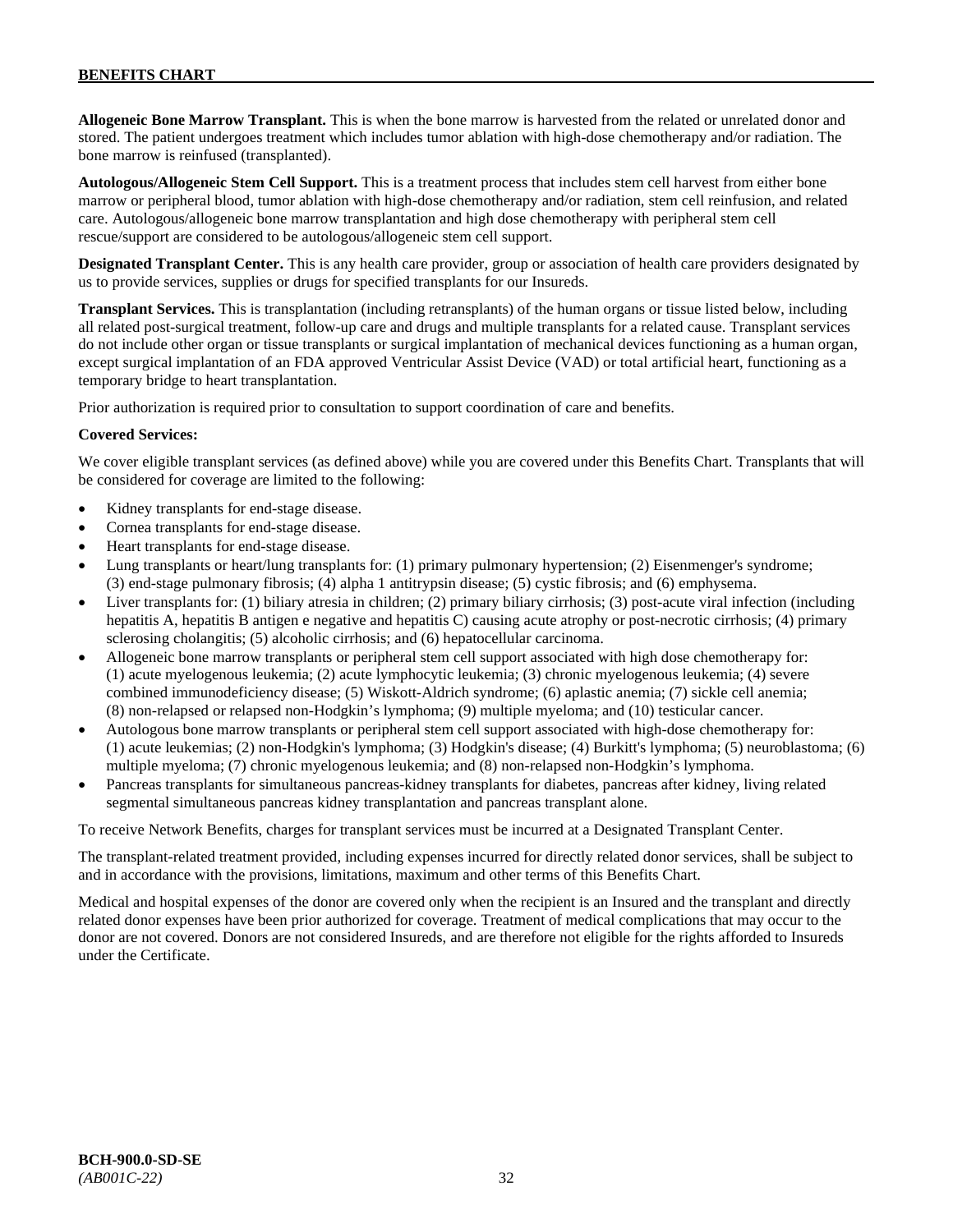The list of eligible transplant services and coverage determinations are based on established medical policies, which are subject to periodic review and modifications by the medical director.

| <b>Network Benefits</b>                          | <b>Non-Network Benefits</b>                          |
|--------------------------------------------------|------------------------------------------------------|
| See Network Inpatient Hospital Services benefit. | See Non-Network Inpatient Hospital Services benefit. |

## **Transplant travel benefit for network benefits**

We may provide travel and lodging when an Insured needs a transplant and a designated transplant center is greater than 100 miles from the Insured's primary address.

This benefit is subject to our medical policies (medical coverage criteria). Coverage criteria are available by calling Member Services, or logging on to your "*my*HealthPartners" account a[t healthpartners.com.](http://www.healthpartners.com/)

When submitting receipts for travel and lodging, the Insured will need to attach a letter explaining that the receipts are in conjunction with an authorized organ or bone marrow transplant and include the recipient's name and member ID number or complete a Lodging and Travel Claim form with the receipts.

| <b>Network Benefits</b>                                                                                                                                                                                                                                 | <b>Non-Network Benefits</b> |
|---------------------------------------------------------------------------------------------------------------------------------------------------------------------------------------------------------------------------------------------------------|-----------------------------|
| Transplant travel benefits are covered under the<br>Network transplant services benefit.                                                                                                                                                                | No coverage.                |
| Expenses for travel and lodging for the insured (the<br>transplant recipient) and one adult companion, or up to<br>two companions for a transplant recipient who is a<br>minor dependent, may be covered up to a maximum of<br>\$10,000 per transplant. |                             |
| Lodging coverage is limited to \$100 per day.                                                                                                                                                                                                           |                             |

### **Not Covered:**

- We consider the following transplants to be investigative and do not cover them: surgical implantation of mechanical devices functioning as a permanent substitute for human organ, non-human organ implants and/or transplants and other transplants not specifically listed in this Benefits Chart.
- See "Services Not Covered" in the Certificate.